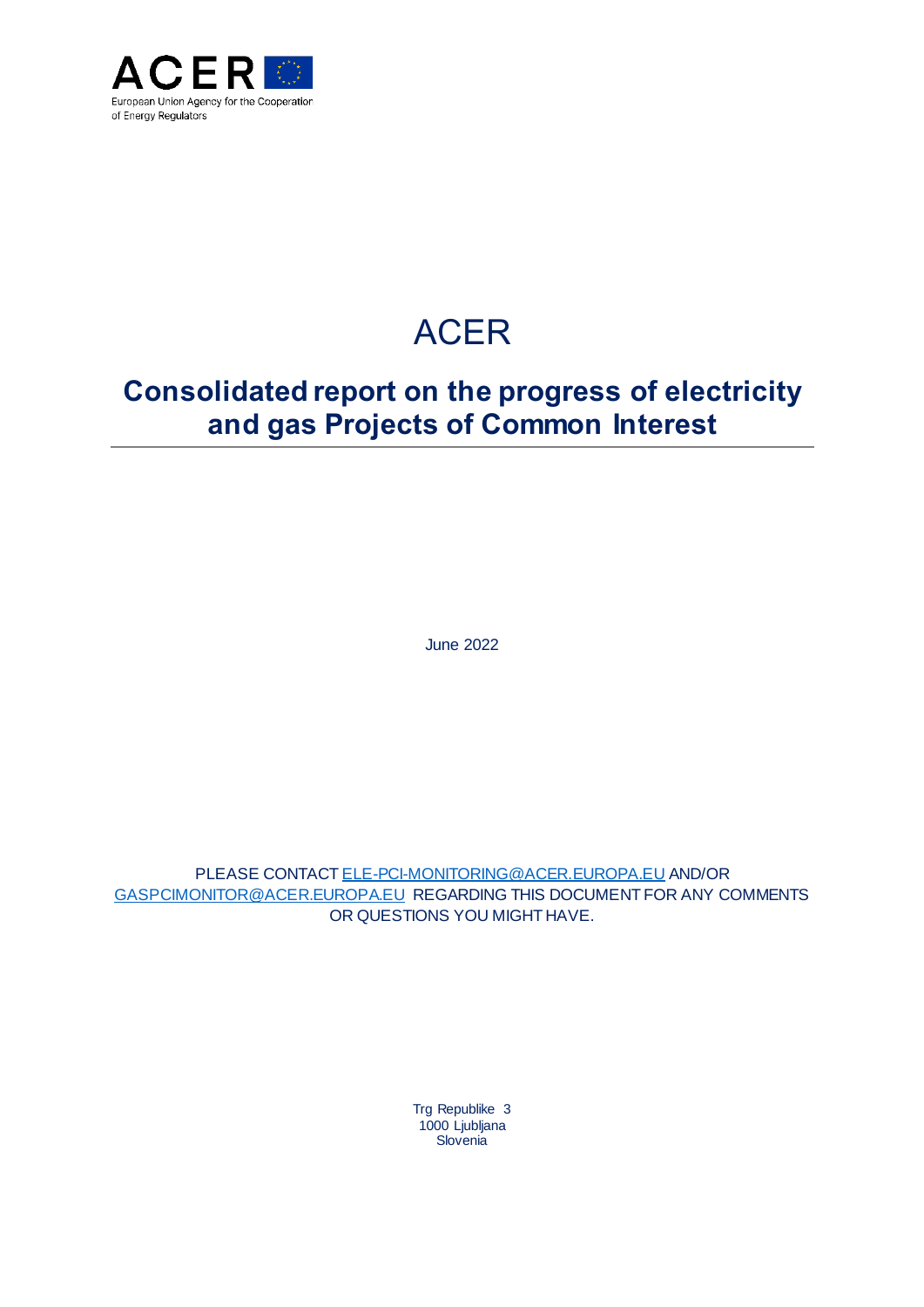# **Contents**

| 1. |     |  |  |  |
|----|-----|--|--|--|
| 2. |     |  |  |  |
|    | 2.1 |  |  |  |
|    | 2.2 |  |  |  |
|    | 2.3 |  |  |  |
| 3. |     |  |  |  |
| 4. |     |  |  |  |
|    | 4.1 |  |  |  |
|    | 4.2 |  |  |  |
|    | 4.3 |  |  |  |
|    | 4.4 |  |  |  |
| 5. |     |  |  |  |
| 6. |     |  |  |  |
|    |     |  |  |  |
|    |     |  |  |  |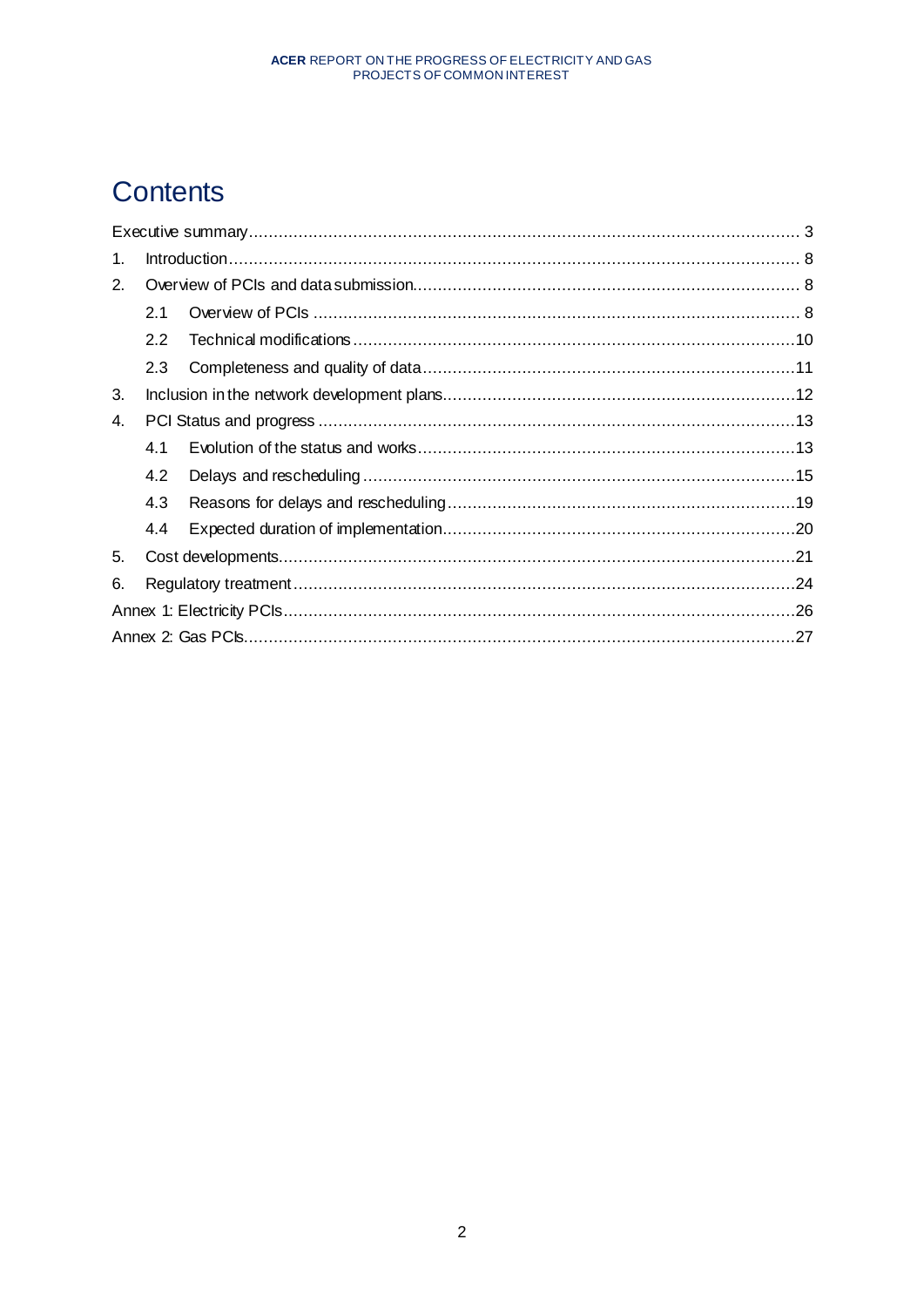# <span id="page-2-0"></span>Executive summary

# **Background and content of the consolidated report**

- (1) Energy networks form the backbone of European energy systems today and are expected to play a key role in the transition to carbon-neutral energy systems in the future as well as to ensure Europe's security of supply. Projects of Common Interest ('PCIs') are key cross-border electricity and gas infrastructure projects enhancing the links between the energy systems of EU Member States and help the EU to achieve its energy policy and climate objectives. Over the past years several PCIs have been implemented contributing to these goals.
- $(2)$  The current PCI list includes 72 electricity and 20 gas PCIs<sup>1</sup>. More than half of the electricity PCIs are internal transmission projects, suggesting that the existing barriers to cross-border trade currently lay to a greater extent in internal bottlenecks within the Member States and to a lesser extent in the lack of sufficient interconnection capacities compared to the past. There are 12 new project on the 5<sup>th</sup> PCI list compared to the 4<sup>th</sup> PCI list (11 electricity<sup>2</sup> and 1 gas project<sup>3</sup>), almost half of the new projects are electricity storage and smart grid projects, signalling their increasing importance.
- (3) Pursuant to Article 5 of Regulation (EU) No 347/2013, project promoters shall submit an annual report for each PCI falling under the categories set out in Annex II.1 and 2 to the relevant Competent Authorities and to ACER. Within three months of the receipt of the annual reports, ACER shall submit to the Regional Groups a consolidated report for the electricity and gas PCIs, evaluating the progress achieved.
- (4) This Report provides a review of the progress of the electricity and gas PCIs achieved from 1 February 2021 to 31 January 2022. The report also provides selected findings covering a longer time horizon (e.g. where applicable, since their inclusion in the first PCI list).
- (5) While the consolidated report provides an overview of the progress, or lack thereof, of the implementation of PCIs, it does not analyse the possibilities to speed-up the implementation; for that, a more robust data collection and in-depth analysis would be needed.
- (6) The main findings and observations regarding the PCIs' progress are summarised below.

# **Implementation status and progress**

- (7) With respect the implementation status of the PCI projects, ACER observes that almost 70% of the PCIs are in permitting, under construction, or commissioned, while slightly more than 30% of the PCIs are planned, but not yet in permitting or still under consideration<sup>4</sup>. The advancement of the PCIs demonstrates a similar general pattern in both sectors, except with respect to the share of projects at the stage of under consideration, which is still significantly higher for gas projects (25%) compared to electricity projects(12%). The gap between the two sectors has been gradually closing over the last years, mainly due to received planning approvals for gas projects in previous years and non-inclusion of 4 less advanced gas PCIs on the current  $5<sup>th</sup>$  PCI list.
- (8) Overall, ACER confirms a positive trend in the advancement of electricity and gas PCIs observed in recent years. During the current reporting period, 16 electricity and 5 gas PCIs (i.e. about 25% of all PCIs) advanced their status. However, when comparing the status of the projects as reported

<https://eur-lex.europa.eu/legal-content/EN/TXT/PDF/?uri=CELEX:32022R0564&from=EN>

<sup>1</sup> OJ L 109, 8.4.2022, p.14.

<sup>2</sup> PCIs 1.21, 2.28.5, 2.31.1, 2.31.2, 2.31.3, 2.32, 3.28, 4.11, 10.10, 10.11, 10.12

<sup>3</sup> PCI 6.20.7

<sup>4</sup> ACER considers that the status of the least developed element of a given PCI is representative for the overall status of the project. The information about the status of the projects is therefore rather conservative, as some of the investment items included in a given PCI may be at a more advanced implementation stage than other investment items belonging to the same project.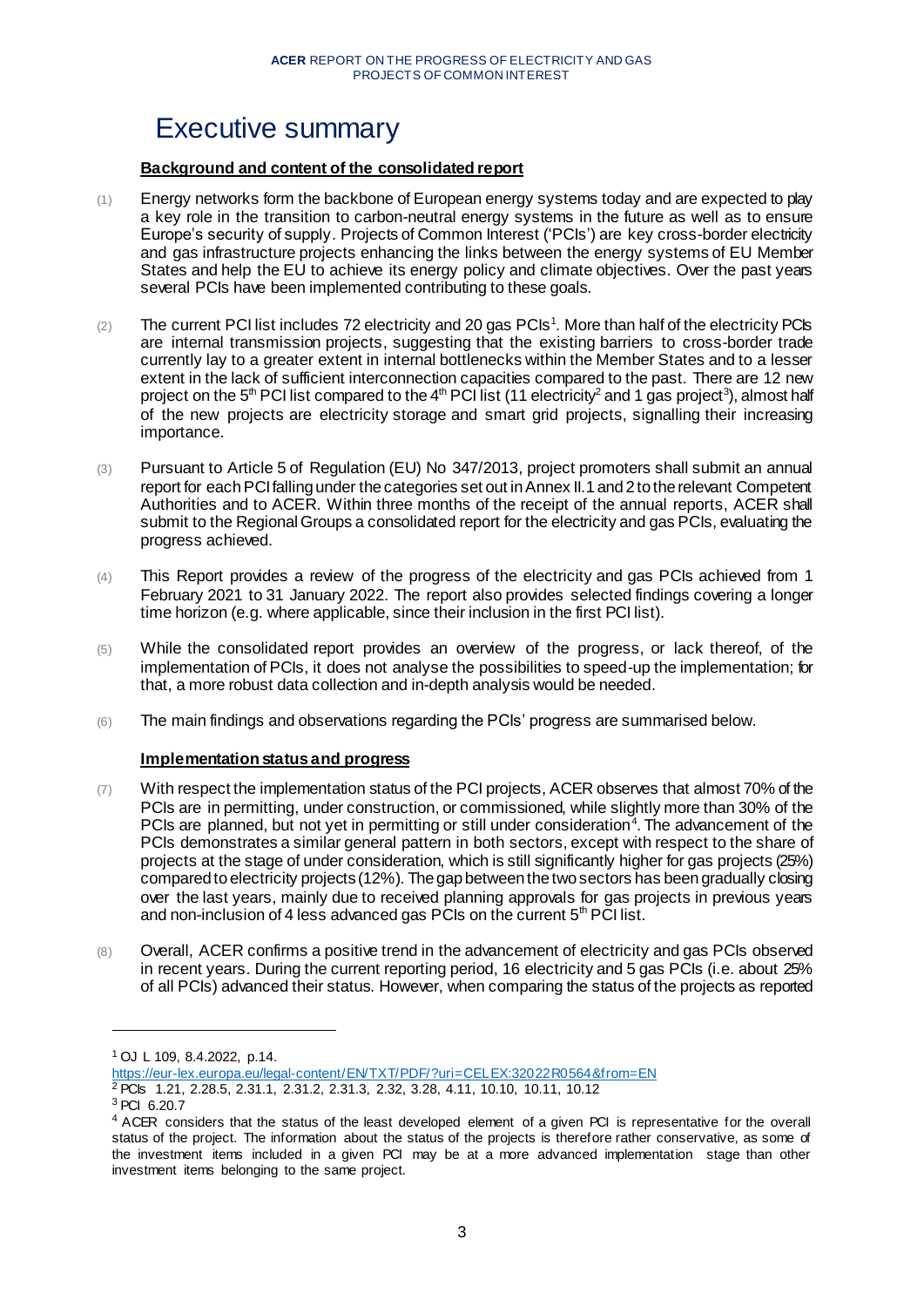in 2022 to the one reported in 2015, ACER notes that 8 electricity<sup>5</sup> and 2 gas PCIs<sup>6</sup> did not manage to advance their status at all over a 7 years period, with some of them are in the permitting phase, while the others are less advanced.

- $(9)$  ACER notes that for 4 electricity<sup>7</sup> and for none of the gas PCIs no works or activities were reported to have been carried out during this reporting period. For the 4 concerned electricity PCIs, no works or other activities were carried out for a third year in a row.
- (10) Over the reporting period, the implementation of more than half of the PCIs progressed in a timely way (according to schedule or ahead of it). The remaining PCIs were either rescheduled by the project promoters or experienced delays due to external reasons.
- $(11)$  The 5<sup>th</sup> PCI list includes 2 electricity PCIs<sup>8</sup> which were reported to be commissioned or constructed before the adoption of the list. Around 40% of the PCIs are expected to be commissioned within 3 years and 70% within the next 5 years. Based on the previous trends the actual number of commissioned PCIs is likely to be lower, as commissioning dates keep shifting to a later date for about 40% of the PCIs each year.

### **Reasons for delayed implementation and for rescheduling**

- (12) Almost every third electricity and every fifth gas PCI encountered delays compared to last year's schedule, which is a pattern similar to the one observed in the previous reporting period. The reasons for delays vary among the projects. The most frequently mentioned "main" reason for delays for electricity PCIs is again, as in earlier monitoring rounds, related to permit granting, whereas in gas there are various reasons reported for delays.
- $(13)$  ACER finds that the share of rescheduled PCIs still remains relative low for electricity PCIs<sup>9</sup> (13%) in 2022, 8% in 2021 and 5% in 2020), while the share of rescheduled gas PCIs<sup>10</sup> is much higher (i.e. 35%), which is even higher share as in 2021, being at 25%. This trend indicates that the gas PCIs' implementation plans could have been too optimistic.
- (14) For the rescheduled electricity PCIs, the project promoters reported various reasons: the scope of the project has changed, the rescheduling was caused by priority given to other transmission investment, or the commissioning date has been shifted because the project was in an initial stage and therefore the previous implementation plan was preliminary. For most of the rescheduled gas PCIs, again the project promoters reported demand-side and supply-side uncertainties or lack of market interest as a main reason for rescheduling.
- (15) Promoters of gas PCIs should take due note of the sea change that EU gas sector is facing, in particular the fact that the economic recovery plans will provide better implementation chances to projects which are sustainable, future-proof and, last but not least, "shovel-ready". Project promoters should expect that regulators and other decision-makers may wish to insist upon meeting certain preconditions in terms of project maturity and proper risk mitigation, including long-term climate goals compliance, in order to seriously consider giving a green light to implementing a given project.

# **Project costs and benefits**

(16) The investment costs of all PCIs of the 5<sup>th</sup> PCI list, as reported by the promoters, amount to  $\epsilon$ 73.9 billion and electricity projects account for almost 80% of it. More than half of the PCIs reported changes in the expected investment cost compared to the previous year. The reasons for changes in cost vary significantly across the PCIs, including changes in the project's technical

<sup>5</sup> PCIs 2.9, 2.10, 2.14, 2.16.1, 2.18, 3.11.1, 3.11.4, 3.22.4

<sup>6</sup> PCIs 6.20.3, 7.3.1

<sup>&</sup>lt;sup>7</sup> PCIs, 2.16.1, 2.27.1, 2.27.2, 4.8.7. PCI 3.11.2 is already commissioned and PCI 3.22.1 has already finished constructions w orks some years ago, therefore they are not accounted for this list.

<sup>8</sup> PCIs 3.11.2, 3.22.1.33.1

<sup>&</sup>lt;sup>9</sup> PCIs 1.6, 2.27.1, 2.27.2, 2.31.1, 2.31.2, 2.31.3, 4.8.2, 4.8.3, 10.7

<sup>10</sup> PCIs 6.2.13, 6.2.2, 6.23, 6.24.4, 6.26.1, 7.3.4, 7.5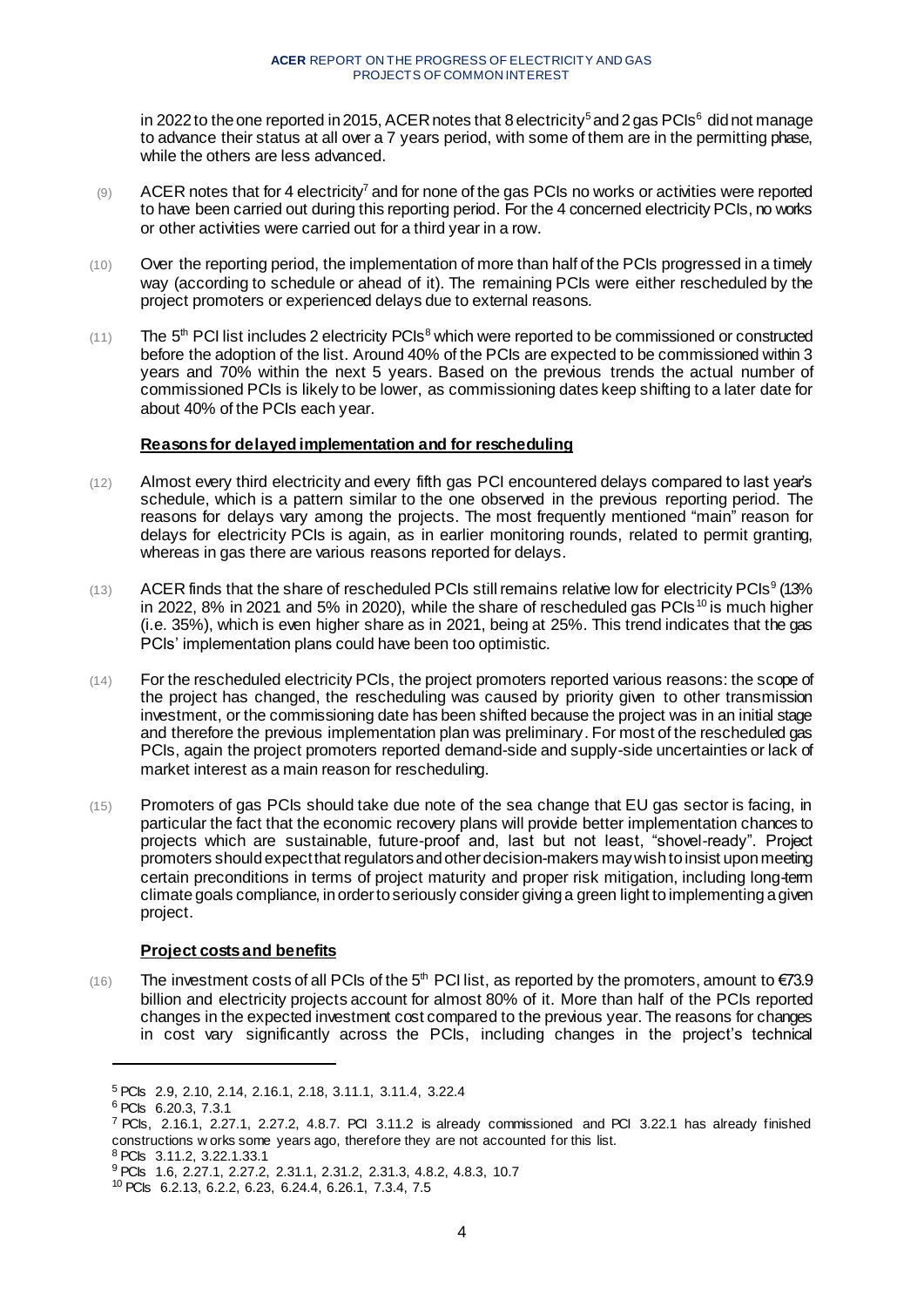characteristics, changes in the prices of raw materials and/or equipment, extra costs due to safety, environmental or legal requirements imposed during the permit granting process, and also increased accuracy of cost estimations.

(17) While for electricity PCIs the ENTSO-E's TYNDP provides monetised values for some benefit indicators, including the Social-Economic Welfare increase and the impacts due to the variation of losses, for most gas PCIs project promoters still find it difficult to quantify in monetary terms and report the expected benefits of their projects. ACER reaffirms its view that the absence of a clear indication of the benefits of PCIs makes the concerned undertakings open to critique, more difficult to handle in permitting and from a regulatory point of view and generally less likely to be supported by the public, the financial community, and the regulators.

# **Exemptions, incentives and cross-border cost allocation**

- (18) ACER notes that no exemption request from third party access or other relevant rules of the regulated regime and no application for project-specific risk-related incentives was submitted for any PCI of the 5<sup>th</sup> PCI list and only few project promoters have indicated that they plan to use them in the future.
- (19) Investment requests, including requestsfor cross-border cost allocation ('CBCA'), have been widely used by the project promoters and submitted for over 40% of the eligible current PCIs in both sectors<sup>11</sup>. One of them (for a gas PCI) was submitted to the concerned NRAs and resulted in a CBCA decisions during the reporting period.

# **Consistency of network development plans**

- (20) ACER reiterates its invitation extended to the relevant authorities and TSOs to ensure that PCIs become an integral part of the relevant NDPs, as appropriate, and recalls its previous recommendation that the scope of the National Network Developments Plans ('NDPs') should allow the inclusion of third party projects. In this regard, project promoters should provide the necessary information to the TSO(s) in charge of developing the relevant NDP(s), as well as to the relevant NRA(s). NDPs should include information on PCIs "under consideration", and clearly flag them as such.
- $(21)$  ACER notes that 2 electricity transmission interconnection PCIs have been already approved as a planned project only in one of the NDPs, while they are still under consideration in the other NDP<sup>12</sup>. In ACER's view, the actual implementation of transmission projects strongly relies on the NDPs. If a project is already planned in one of the hosting countries, while it is still under consideration in another country, doubts arise about the feasibility or the consistentimplementation of the concerned project.

# **Transparency**

(22) In order to ensure transparency, publication of fundamental project information on PCIs in ACER's consolidated report on PCI monitoring (including commissioning date, capacity increase, project status, and project cost) should be mandatory.

# **Enhanced scrutiny of individual projects**

(23) During its monitoring ACER identified a number of delayed or rescheduled projects which appear to face some particular problems which are significantly hindering their progress and/or advancement for several years. In ACER's view such projects require more in-depth analysis.. Depending of the outcome of the assessment, targeted actions may be required by the relevant parties (e.g. TSOs, energy regulators, Member States, competent authorities or European

<sup>11</sup> For more information on investment requests and CBCA decisions, please refer to the latest ACER report on CBCA decision: https://acer.europa.eu/Official documents/Acts of the Agency/Publication/2020-09\_4th-A CER-[CBCA-report.pdf](https://acer.europa.eu/Official_documents/Acts_of_the_Agency/Publication/2020-09_4th-ACER-CBCA-report.pdf) and the latest update of the list of CBCA decisions: [https://extranet.acer.europa.eu/Official\\_documents/Acts\\_of\\_the\\_Agency/Documents/2021116-](https://extranet.acer.europa.eu/Official_documents/Acts_of_the_Agency/Documents/2021116-Overview%20of%20CBCA%20decisions.pdf) [Overview %20of%20CBCA%20decisions.pdf](https://extranet.acer.europa.eu/Official_documents/Acts_of_the_Agency/Documents/2021116-Overview%20of%20CBCA%20decisions.pdf)

<sup>12</sup> PCIs 2.27.1, 2.27.2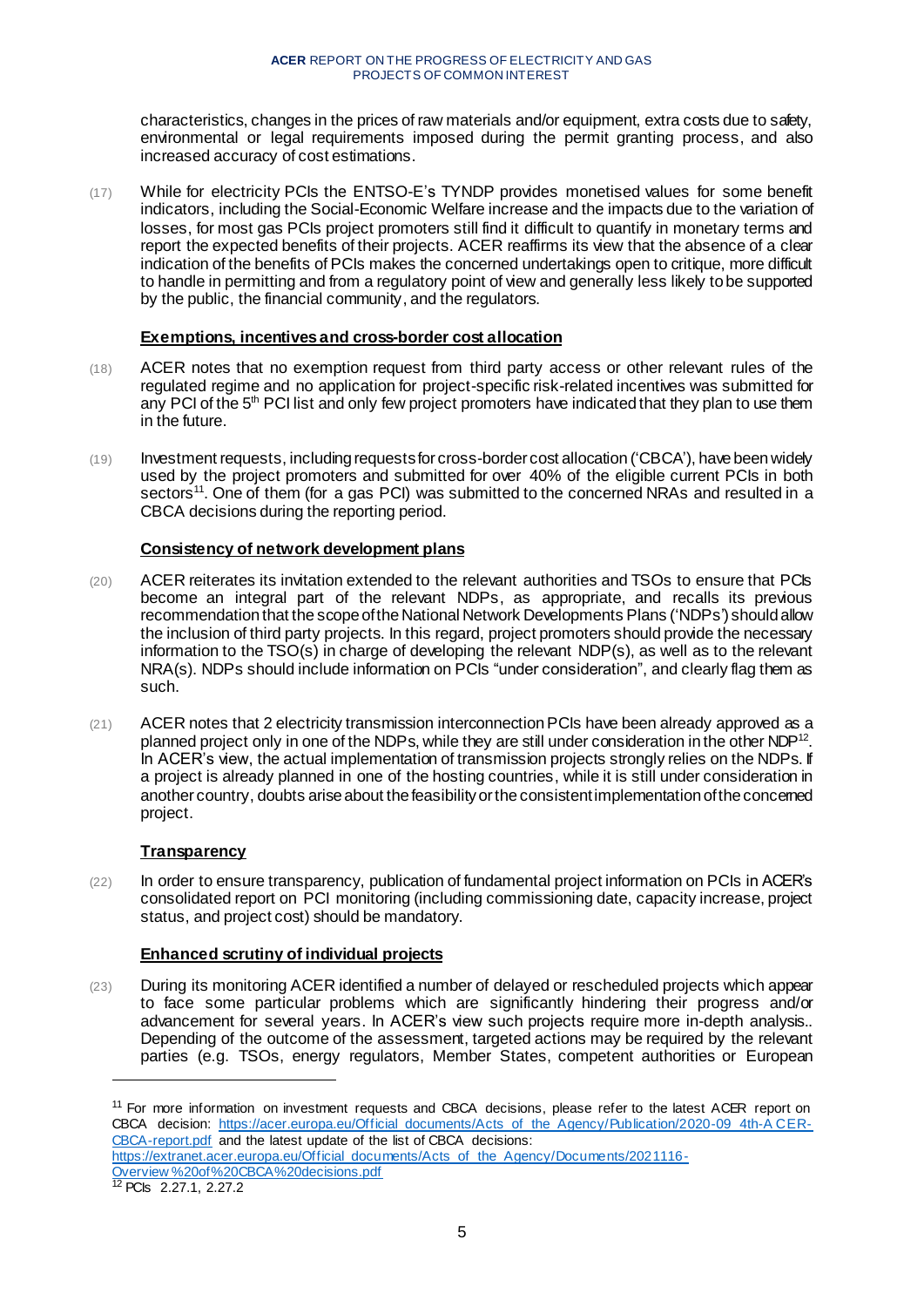Commission) to facilitate the implementation of those projects which are clearly able to respond to a priority at European level. In this regard, ACER recommends the Regional Groups to carry out additional scrutiny – including requirement of justification of the lack of progress and/or reassessment of the respective need, costs and benefits, where applicable - of projects which belong to one of the following categories:

- a) Projects which did not carry out any works or activity during the last reporting period, in particular those which are "frozen" for multiple years:
	- i. PCI 2.16.1: "Internal line between Pedralva and Sobrado (PT), formerly designated Pedralva and Alfena (PT)"<sup>13</sup>;
	- ii. PCI 2.27.1: "Interconnection between Aragón (ES) and Atlantic Pyrenees (FR)"<sup>14</sup>;
	- iii. PCI 2.27.2: "Interconnection between Navarra (ES) and Landes (FR)"<sup>15</sup>;
	- iv. PCI 4.8.7: "Internal line between Paide and Sindi (Estonia)"<sup>16</sup>;
- b) Projects which have been rescheduled by the project promoters and postponed their commissioning date by at least 2 years compared to the planning at their application for the latest PCI list<sup>17</sup>;
	- i. 2.31.2 "Internal lines between Heide/West to Polsum to increase capacity from Northern Germany to the Ruhr-Area"<sup>18</sup>;
	- ii. 2.31.3 "Internal lines between Wilhelmshaven to Uentrop to increase capacity from Northern Germany to the Ruhr-Area"<sup>19</sup>;
	- iii. PCI 6.2.13 "Development and enhancement of transmission capacity of Slovakia – Hungary interconnection";
	- iv. PCI 6.20.3 "South Kavala UGS facility and metering and regulating station";
	- v. PCI 6.24.4 "ROHU(AT)/BRUA 2nd phase";

 $13$  The project has been included in the PCI list since 2013, without any significant progress reported.

<sup>&</sup>lt;sup>14</sup> The project has not performed recent activities and been rescheduled (from March to September 2030) due to the ongoing activities of the related Biscay Gulf project. How ever, according to the information given by the promoters to the ES NRA, "the promoters are carrying out updated economic assessment and netw ork strategy, including the latest National Development Plans, TYNDP2022 scenarios and netw ork models. This w ork started in March 2021 and is currently ongoing w ith its finalisation expected in June 2022. In addition, detailed field studies w ill be carried out for concluding feasibility and cost estimations once the authorizations for the Biscay Gulf project are granted (expected in 2023)".

<sup>15</sup> The project has not performed recent activities and been rescheduled (from September 2029 to December 2030) due to the ongoing activities of the related Biscay Gulf project. How ever, according to the information given by the promoters to the ES NRA, "the promoters are carrying out updated economic assessment and netw ork strategy, including the latest National Development Plans, TYNDP2022 scenarios and netw ork models. This w ork started in March 2021 and is currently ongoing w ith its finalisation expected in June 2022. In addition, detailed field studies w ill be carried out for concluding feasibility and cost estimations once the authorizations for the Biscay Gulf project are granted (expected in 2023)".

 $16$  The project as part of the Baltic synchronisation project with Continental Europe has been previously cancelled. The project promoter reported that it had recognised the need of reconstruction of current PCI as related to offshore grid development and offshore w ind integration. No implementation plan for the project has been provided.

 $17$  For the PCIs w hich submitted a monitoring report in 2021, the expected commissioning date as of 21 January 2021 has been considered. For the "new " PCIs the information available in the ENTSO-E TYNDP 2020 has been accounted for.

<sup>&</sup>lt;sup>18</sup> The commissioning date has been shifted from 2030 to 2032 due the expansion of the project's scope by addition of empty tube/cable tube.

 $19$  Idem.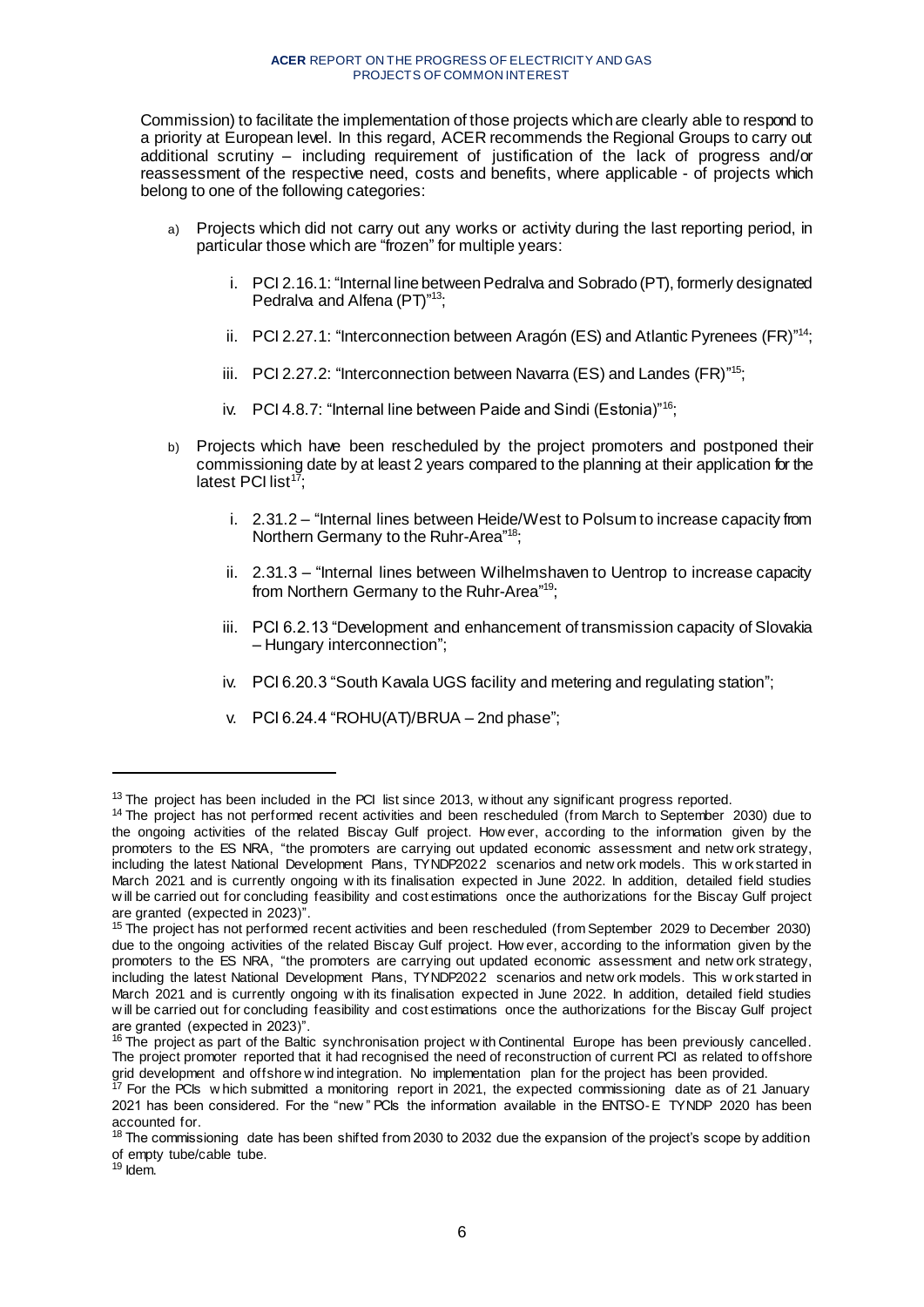- vi. PCI 6.26.1 "Cluster Croatia Slovenia Austria at Rogatec";
- vii. PCI 7.3.1 "EastMed Pipeline with metering and regulating station at Megalopoli<sup>20</sup>;
- viii. PCI 7.3.3 "Poseidon Pipeline"<sup>21</sup>;
- ix. PCI 7.3.4 "Reinforcement of internal transmission capacities in Italy"<sup>22</sup>;
- c) Projects for which the project promoters repeatedly failed to achieve progress from the status of "under consideration" or "planned, but not yet in permitting" to a more advanced status since their inclusion in the first PCI list (in 2013).
	- i. PCIs 2.9 "Internal line between Osterath and Philippsburg (DE) to increase capacity at western borders [currently known as "Ultranet"]";
	- ii. PCI 2.10 "Internal line between Brunsbüttel/Wilster and Grοβgartach/ Bergrheinfeld-West (DE) to increase capacity at northern and southern borders [currently known as "Suedlink"]";
	- iii. PCI 2.16.1 "Internal line between Pedralva and Sobrado (PT), formerly designated Pedralva and Alfena (PT)";
	- iv. PCI 3.22.4 "Internal line between Arad and Timisoara/Sacalaz (RO)";
	- v. PCI 6.20.3 "South Kavala UGS facility and metering and regulating station";
	- vi. PCI 7.3.1 "EastMed Pipeline with metering and regulating station at Megalopoli".
- (24) Additionally, ACER recommends the Regional Groups to evaluate the reasons for different treatment across borders, if a transmission interconnection PCI, already planned in one Member State, while it is only "under consideration" in the other Member State and address such inconsistency:
	- a) PCI 2.27.1: "Interconnection between Aragón (ES) and Atlantic Pyrenees (FR)"<sup>23</sup>;
	- b) PCI 2.27.2: "Interconnection between Navarra (ES) and Landes (FR)"<sup>24</sup>.
- (25) Finally, ACER recommends the Regional Groups to assess the following PCIs with major technical modification and/or repurposing, changes that may significantly impact project costs and benefits, to confirm whether the PCIs still meet the legal criteria for PCIs set by the TEN-E Regulation:
	- a) PCI 1.19 "North Sea Wind Power Hub" One or more hubs in the North Sea with interconnectors to bordering North Sea Counties (Denmark, Germany, Netherlands)"<sup>25</sup>;
	- b) PCI 4.8.7 "Internal line between Paide and Sindi (Estonia)"  $^{26}$ .

- $^{23}$  Included in the Spanish NDP as a "planned" project, w hile still "under consideration" in the French NDP.
- <sup>24</sup> Idem.

 $20$  PCI 7.3.1 is put on this list, even though project promoter clams being on time with the project, but the commissioning date is postponed significantly since 2019

<sup>&</sup>lt;sup>21</sup> PCI 7.3.3 is put on this list, even though project promoter claims every year being on time with the project, but the commissioning date has been postponed three years in a row .

 $^{22}$  Italian NRA (ARERA) considers that this project could be needed in case new transport capacity is built to increase gas import sources from the South Gas Corridor.

<sup>&</sup>lt;sup>25</sup> The project design has developed into a larger capacity and more hubs than previously planned.

 $^{26}$  The project is planned to be reconstructed as related to offshore grid development and offshore w indintegration and moved from the Baltic synchronisation project under a new project EE-LV 4th offshore/hybrid interconnection w ith a different technical solution.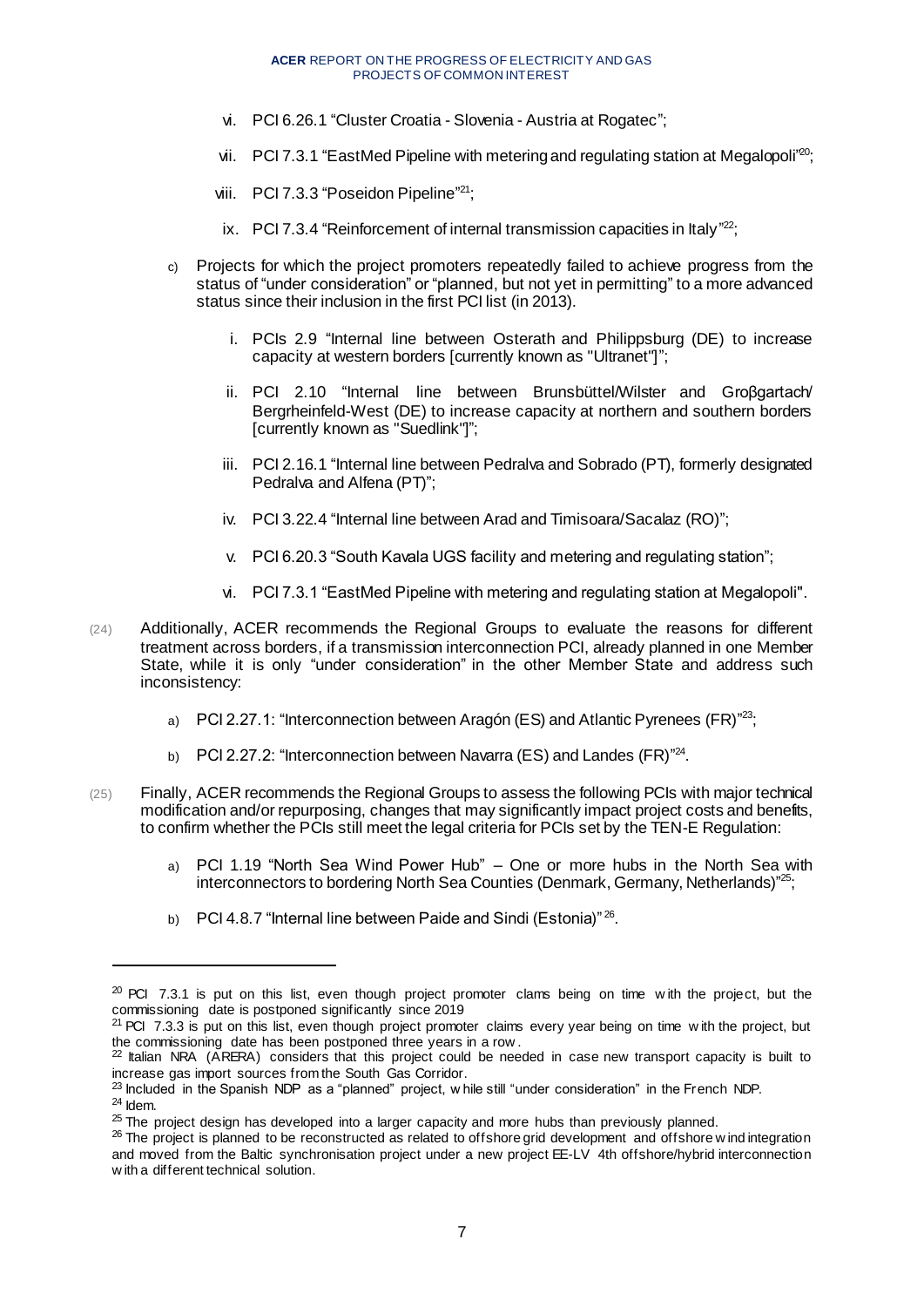# <span id="page-7-0"></span>1. Introduction

- (26) Article 5 of Regulation (EU) No 347/2013 requires ACER to monitor and evaluate the progress achieved in implementing gas and electricity projects of common interest ('PCIs'). ACER carries out this monitoring annually on the basis of annual reports submitted by the project promoters and additional inputs received from the national regulatory authorities ('NRAs').
- (27) This Report highlights the results of the eight annual monitoring by ACER of the progress in PCI implementation<sup>27</sup>. The report provides ACER's general findings on the gas and electricity PCIs included in the fifth Union list of PCIs<sup>28</sup> (the '5<sup>th</sup> PCI list') and on their progress during the reporting period from 1 February 2021 until 31 January 2022. The report also provides selected findings covering a longer time horizon (e.g. where applicable, since their inclusion in the  $1<sup>st</sup>$  PCI list).
- (28) For more information regarding each of the reviewed PCIs, please refer to the Annex 1 (for electricity PCIs) and Annex 2 (for gas PCIs) to this Report<sup>29</sup>.

# <span id="page-7-1"></span>2. Overview of PCIs and data submission

# <span id="page-7-2"></span>2.1 Overview of PCIs

(29) The 5<sup>th</sup> PCI list includes 92 PCIs (72 electricity and 20 gas), which confirms the decreasing trend in the overall number of PCIs as well as in the share of gas PCIs observed already in the past.



*Figure 1: Number of electricity and gas PCIs in each PCI list*

 $(30)$  The vast majority of the PCs (61 electricity and 19 gas) of the 5<sup>th</sup> PCI list were already present in the  $4<sup>th</sup>$  PCI list<sup>30</sup>, either with the same or slightly different technical scope, and almost half of them

 $27$  For ACER findings on the progress of PCIs in previous years and related recommendations please refer to ACER consolidated reports on PCI monitoring (2015-2021). Link to ACER report in 2015 is available: [here,](https://acer.europa.eu/Official_documents/Acts_of_the_Agency/Publication/Consolidated%20report%20on%20the%20progress%20of%20electricity%20and%20gas%20Projects%20of%20Common%20Interest.pdf) in 2016 is available: [here;](https://www.acer.europa.eu/Official_documents/Acts_of_the_Agency/Publication/CONSOLIDATED%20REPORT%20ON%20THE%20PROGRESS%20OF%20ELECTRICITY%20AND%20GAS%20PROJECTS%20OF%20COMMON%20INTEREST%20for%20the%20year%202015.pdf) Link to ACER report in 2017 is available: [here;](https://www.acer.europa.eu/Official_documents/Acts_of_the_Agency/Publication/Consolidated%20Report%20on%20the%20progress%20of%20electricity%20and%20gas%20Projects%20of%20Common%20Interest%20for%20the%20year%202016.pdf) Link to ACER report in 2018 is available: [here;](https://www.acer.europa.eu/Official_documents/Acts_of_the_Agency/Publication/Consolidated%20Report%20on%20the%20progress%20of%20electricity%20and%20gas%20Projects%20of%20Common%20Interest%20for%20the%20year%202017.pdf) Link to ACER report in 2019 is available: [here;](https://www.acer.europa.eu/Official_documents/Acts_of_the_Agency/Publication/CONSOLIDATED%20REPORT%20ON%20THE%20PROGRESS%20OF%20ELECTRICITY%20AND%20GAS%20%20PROJECTS%20OF%20COMMON%20INTEREST%20-%202019.pdf) Link to ACER report in 2020 is available: [here;](https://acer.europa.eu/Official_documents/Acts_of_the_Agency/Publication/Consolidated%20Report%20on%20the%20progress%20of%20electricity%20and%20gas%20Projects%20of%20Common%20Interest%20(2020).pdf) Link to ACER report in 2021 is available: [here](https://documents.acer.europa.eu/Official_documents/Acts_of_the_Agency/Publication/2021_ACER%20Consolidated%20Report%20on%20the%20progress%20of%20electricity%20and%20gas%20Projects%20of%20Common%20Interest.pdf)

<sup>&</sup>lt;sup>28</sup> Commission Delegated Regulation (EU) 2022/564 of 19 November 2021 amending Regulation (EU) No 347/2013 of the European Parliament and of the Council as regards the Union list of projects of common interest. OJ L 109, 8.4.2022, p. 14.

<sup>&</sup>lt;sup>29</sup> Link to **Annex 1**, link to **Annex 2**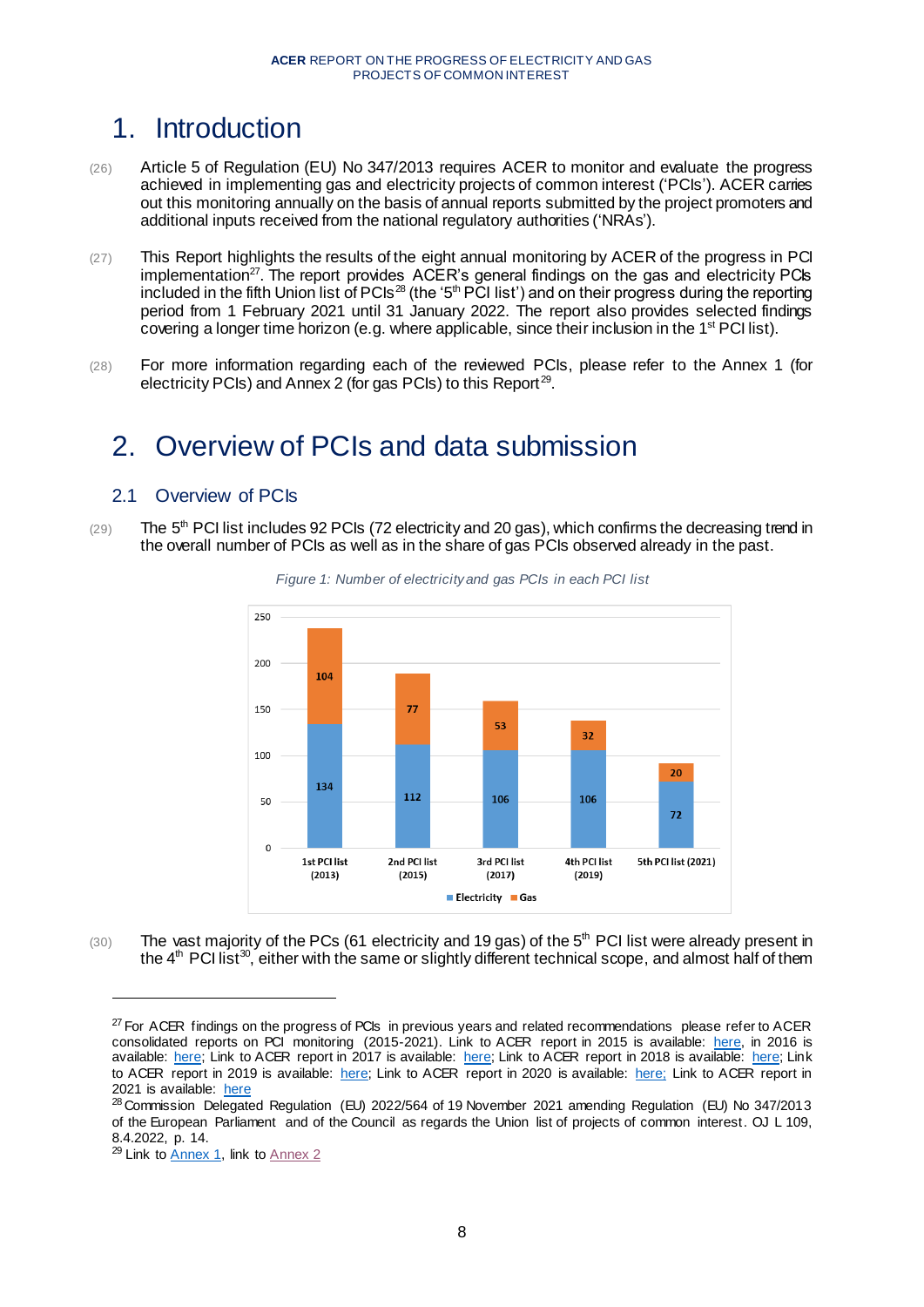(28 electricity and 14 gas  $PCIs$ )<sup>31</sup> were already included in the 1<sup>st</sup> PCI list adopted in 2013, while there are 11 new electricity PCIs and 1 new gas PCI on the  $5<sup>th</sup>$  PCI list.

(31) ACER also notes a PCI has changed its PCI code on the 5<sup>th</sup> list compared to the 4<sup>th</sup> PCI list<sup>32</sup>.

### **Electricity**

- (32) The electricity PCIs are mainly transmission projects (59 projects): about one third of them are interconnection projects (21) and about two third of them (38) are internal projects. In addition, there are 8 electricity storage and 5 smart grid projects. The high share of internal projects may indicate that the existing barriers for the cross-border trade currently lay to a greater extent in internal bottlenecks within the Member States and to a lesser extent in the lack of sufficient interconnection capacities compared to the past.
- $(33)$  There are 61 electricity PCIs which were already included in the  $4<sup>th</sup>$  PCI list and 45 electricity projects which were delisted from the PCI list, most of them have been reported as commissioned or they were (not-yet-commissioned) projects between UK and other EU Member States<sup>33</sup>.
- $(34)$  Out of the 11 electricity PCIs which appear as "new" on the 5<sup>th</sup> list, almost half of them are either storage projects (2 PCIs) or smart grid projects (3 PCIs), which may be a sign of their increasing importance<sup>34</sup>. Out of the 6 new transmission projects 3 are interconnections and 3 are internal.

(35[\)](#page-8-0)

- (36) [Figure 2](#page-8-0) shows the geographical distribution of the electricity transmission and storage PCIs. Most PCIs (36%) are located in the BEMIP priority corridor, followed by NSI West and NSI East corridors still with still relatively high shares (i.e. 31% and 28% respectively), while only a small share of the projects (i.e. 4%) is located in the NSOG corridor.
- <span id="page-8-0"></span>(37) Compared to the previous PCI list, ACER notes a significant drop in the share of projects in the NSOG priority corridor from 18% to 4%, which is mainly caused by the delisting of several interconnection projects between UK and the EU Member States. In parallel, the share of the NSI West corridor projects relatively increased (from 19% to 31%) partially due to the fact that almost half of the new projects (5 PCIs) locate in the this priority corridor, while only one new PCI was added to each of the other priority corridors.

<sup>&</sup>lt;sup>31</sup> Three PCIs had different PCI number or slightly different scope: 6.26.1, 7.3.3, 7.5

 $32$  PCI 3.27 has become integral part of PCI 2.33, as such the project became part of the NSI West priority corridor instead of the NSI East priority corridor.

<sup>33 30</sup> out of the 45 delisted PCIs of the 4<sup>th</sup> list submitted a report to ACER in 2022: 14 projects have been reported as commissioned and additional 13 w ere UK-EU Member States projects w hich have not yet been commissioned.  $34$  In the 2013 list, 9 out of 91, (10%), in the 2015 list: 11 out of 112 (10%), in the 2017 list: 19 out of 110 (17%), in the 2019 list: 20 out of 106 (18%), in the 2021 list: 13 out of 72 (18%).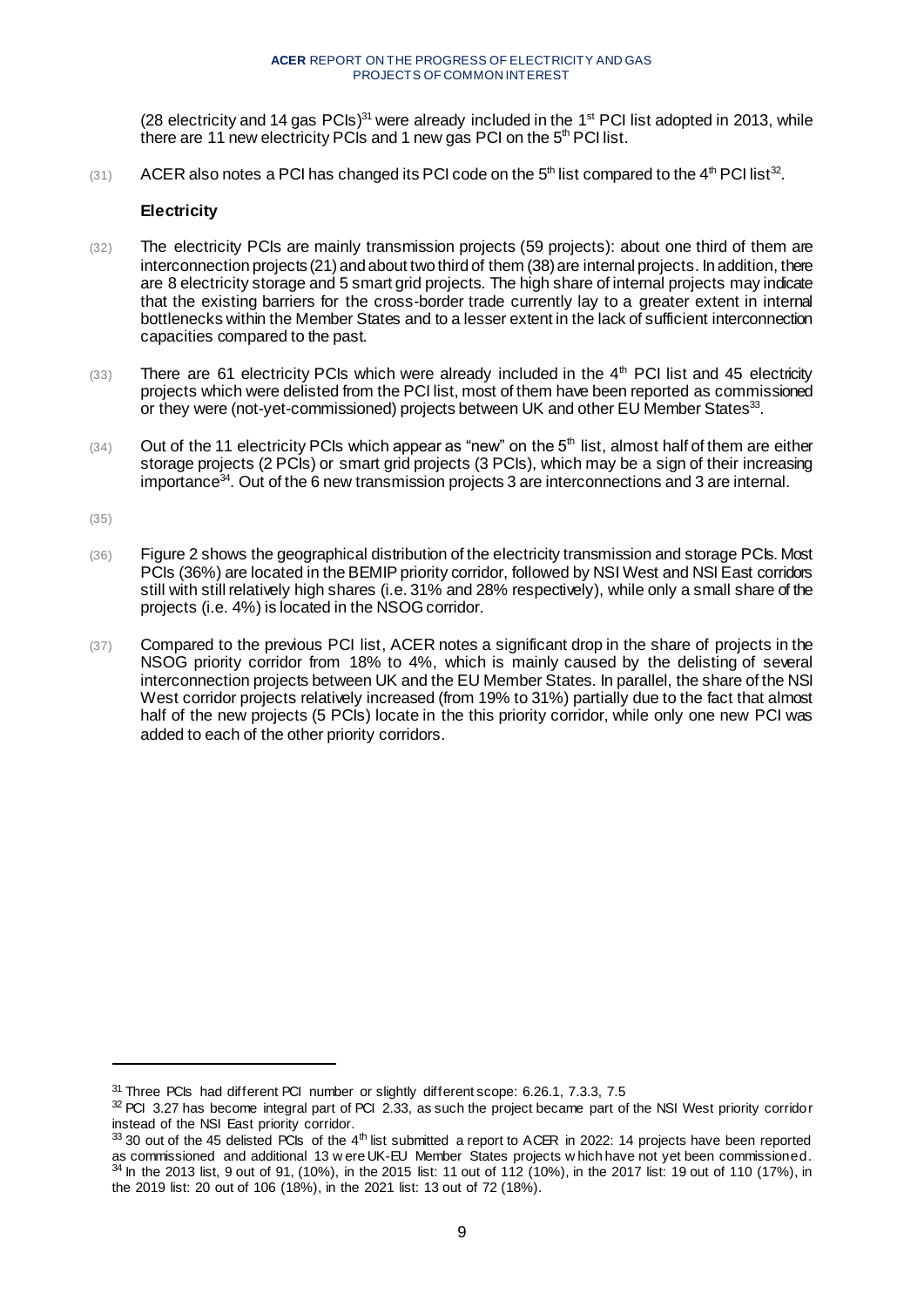



### **Gas**

(38) The gas PCIs include 13 transmission pipelines, 2 liquefied natural gas ('LNG') terminals and 5 underground gas storage ('UGS') projects. As shown in [Figure 3,](#page-9-1) out of a total 20 gas PCIs, 11 (55%) projects are located in the NSI East priority corridor, including 4 out of the 5 UGS projects (80%). The geographic distribution of the projects may be in response to the greater need for market integration and improving security of gas supply in NSI East (and, to a lesser extent, in SGC and BEMIP) compared to NSI West.



<span id="page-9-1"></span>

# <span id="page-9-0"></span>2.2 Technical modifications

- (39) Technical modifications compared to last year's project features were reported for 6 projects (4 electricity PCI $^{35}$  and 2 gas PCIs<sup>36</sup>).
- $(40)$  For the electricity PCIs the following technical modifications were observed: for one PCI $^{37}$  a change of connection point, for another PCI a slight route update<sup>38</sup>, while 2 PCIs are concerned by more significant changes which impact their overall project design: i.e. in one instance an offshore grid

<sup>35</sup> PCIs 1.19, 4.8.7, 3.10.2, 4.10.1

<sup>36</sup> PCIs 6.24.4, 6.8.1

<sup>37</sup> PCI 3.10.2

<sup>38</sup> PCI 4.10.1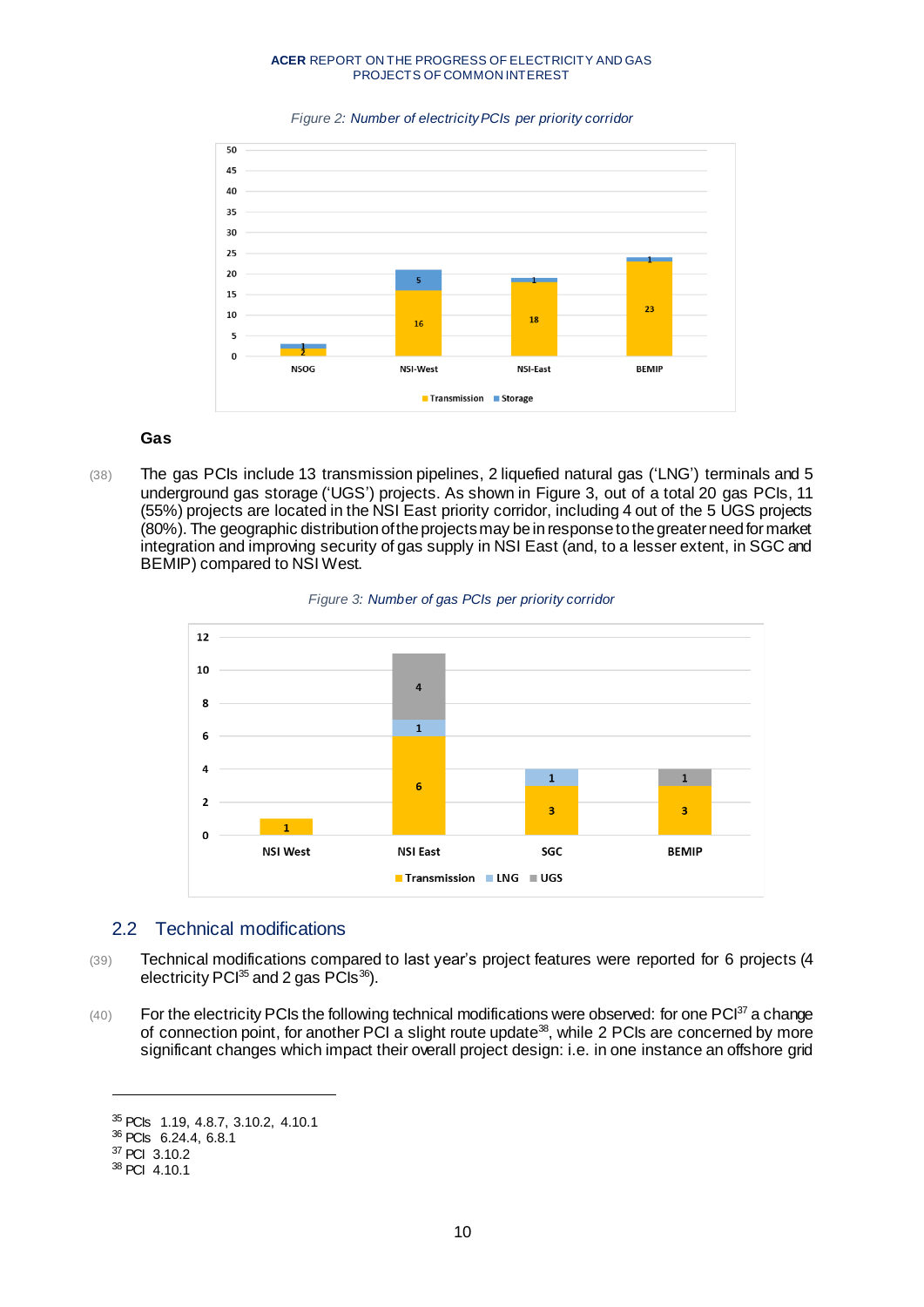project for RES integration<sup>39</sup> decided to develop larger capacity and more hubs compared to  $previous$  design, in the other instance the project<sup>40</sup> has been repurposed (from Baltic synchronisation to offshore wind integration) and requires a different technical solution (i.e. a new substation will be constructed and instead of a single line, 2 lines will be developed).

- (41) The technical modifications for the gas PCIs involve changes due to a need of a new pipeline and relocation of compressor station, following developments of the capacity configurations.
- (42) ACER notes that substantial technical changes may affect the costs and/or benefits of the PCIs. ACER invites the Regional Groups to consider whether the respective costs and benefits take into account the new technical characteristics of the projects.

# <span id="page-10-0"></span>2.3 Completeness and quality of data

- (43) Promoters submitted their annual PCI progress reports to ACER for all electricity and gas PCIs of the 5<sup>th</sup> PCI list for the 2022 PCI monitoring exercise via ACER's electricity and gas information support system ("AEGIS")<sup>41</sup>.
- (44) ACER assessed the completeness and consistency of the received information, consulted the NRAs regarding the quality and completeness of the project data (for projects located within the domain of the relevant NRA), and requested several clarifications from the promoters regarding missing, incomplete or inconsistent data. The information type of electricity and gas projects may occasionally differ, primarily due to the specific features of the two sectors as well as the varying data availability.
- (45) In general, ACER welcomes the increasing availability and improved consistency of project information from each monitoring activity to the next, which may be a sign of more robust PCI candidates and greater engagement by the project promoters, supported by the experience gained during previous reporting. However, ACER underlines the recurrent lack of data on the monetised expected benefits for gas PCIs, which prevents reporting on meaningful insights regarding the benefits that each gas PCI would bring. For electricity transmission and storage projects, ENTSO-E's TYNDP already provides monetised values for several benefit indicators, including the Social-Economic Welfare increase and the impacts due to the variation of losses<sup>42</sup>, which can be used for monitoring purposes $43$ .
- $(46)$  Regarding confidentiality claims submitted by some project promoters, ACER reiterates its view<sup>44</sup> that fundamental PCIs' information (including commissioning date, capacity increase, project status and project cost) should be publicly available for each PCI in order to increase transparency.

<sup>39</sup> PCI 1.19: The project design has developed into a larger capacity and more hubs. The project submission to the TYNDP 2022 has changed from the submission to the TYNDP 2020. Instead of one 12GW hub, the project now consists of three hubs w ith interconnectors betw een the hubs. It is expected that this w ill impact the overall cost and benefit analysis.

<sup>&</sup>lt;sup>40</sup> PCI 4.8.7: The project promoter reported the need of reconstruction of current PCI as related to offshore grid development and offshore w ind integration and that the project should be moved from the Baltic synchronisation project under a new project EE-LV 4th offshore/hybrid interconnection. The new project w ill be defined in the TYNDP 2022. As new substation is constructed on the Paide Sindi line (Sopi 330 substation), the new investments in the TYNDP 2022 are Paide-Sopi and Sopi-Sindi 330 kV OHL reconstruction.

<sup>&</sup>lt;sup>41</sup> The project promoters w ere requested to review and provide or update information for electricity projects in the "SWITCH" and for gas projects in the "VALVE" applications. For certain information categories, the project templates w ere pre-filled w ith data provided in previous infrastructure monitoring activities. 42 [https://tyndp2020-project-platform.azurew ebsites.net/projectsheets/](https://tyndp2020-project-platform.azurewebsites.net/projectsheets/)

<sup>43</sup> For the relevant electricity PCIs, the benefits are available in the ENTSO-E Ten-Year Netw ork Development Plan 2020 and some benefit categories w ere deeply assessed in the ACER Opinions 03/2021 and 04/2021 on the draft TYNDP 2020.

<sup>44</sup> ACER's Opinion No 13/2019, p.59.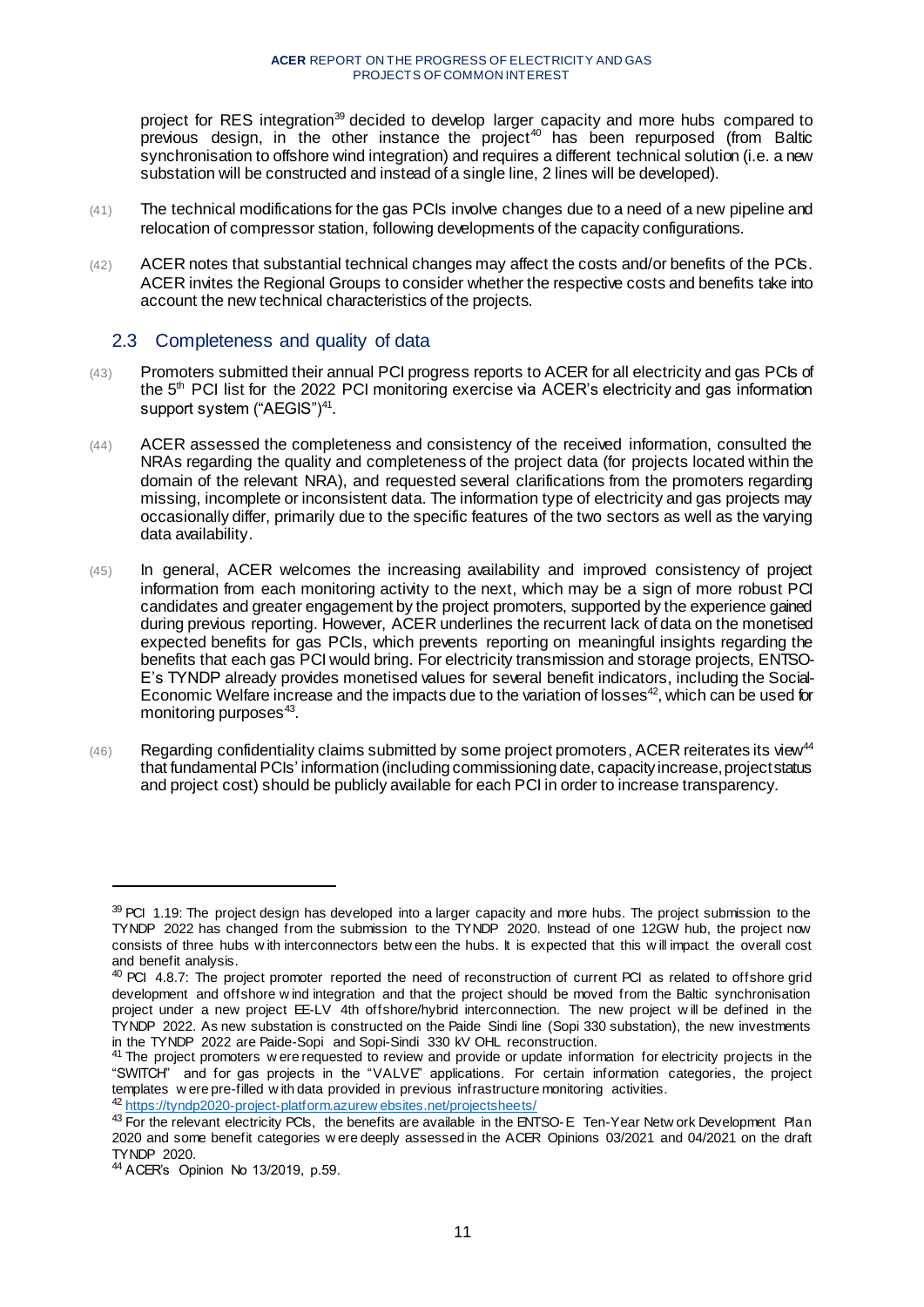# <span id="page-11-0"></span>3. Inclusion in the network development plans

- (47) The vast majority of the projects (72 PCIs) are included or present as an "under consideration" investment in the latest national development plans (NDPs), which means that all investments pertaining to those PCIs are included in the NDP of all the hosting Member States. The remaining 20 PCIs are either not included in the NDP of one or more of the hosting Member States, or not all investment items which pertain to the PCI are included therein, in several instances because the NDP does not include that project category (e.g. electricity storage) or they are not TSO investments.
- (48) ACER reiterates its invitation extended to the relevant authorities and TSOs to ensure that PCIs become an integral part of the relevant NDPs, as appropriate, as well as its recurrent recommendation<sup>45</sup> that the NDPs' scope should allow the inclusion of third party projects. Project promoters should provide the necessary information to the TSO(s) in charge of developing the relevant NDP(s) as well as to the relevant NRA(s). Moreover, NDPs should include information on studies related to projects and on projects "under consideration", and clearly flag them as such.
- (49) In ACER's view, the actual implementation of the transmission projects strongly relies on them being included in the relevant NDPs. If a project is already a planned project in one of the relevant NDPs, while it is still under consideration in another, the inconsistency raises doubts about the feasibility and the consistent implementation of the concerned project. Therefore, the reason for such a different treatment across borders, i.e. different implementation status in the relevant NDPs, should be addressed and evaluated by the Regional Groups.

# **Electricity**

- $(50)$  ACER notes that out of the 59 transmission projects, 3 PCIs are not included in the relevant NDPs<sup>46</sup>: one of them<sup>47</sup> is already "in permitting" and was included the  $4<sup>th</sup>$  PCI list as well. For this project no clear reason was provided for its non-inclusion in the NDP. The other 2 PCIs<sup>48</sup> are still "under consideration", the reason for non-inclusion is due to their lack of maturity (i.e. either the project is not advanced enough to be included or the commissioning date is beyond the time span of the NDP).
- $(51)$  Out of the 8 storage projects, 3 PCIs<sup>49</sup> are fully included in the relevant NDPs, while 5 PCIs<sup>50</sup> are not included (or included only as a network connection project by a TSO and/or considered within the NDP studies). The reason for non-inclusion in these instances is related to the fact that the relevant NDP does not include storage projects or the promoter is a non-TSO and non-TSO projects are not included in the relevant NDPs.
- $(52)$  The 5 smart grid PCIs are either partially included<sup>51</sup> or not included<sup>52</sup> because the investments (or some of them) are non-TSO investments, and as such, they are normally non-TSO are not included in the relevant NDPs.
- (53) ACER notes that 2 electricity transmission interconnectionPCIs have already been approved as a planned project only in one of the NDPs, while they are still under consideration in the other NDP<sup>53</sup>.

<sup>45</sup> ACER's Opinion No 13/2019, p.58.

<sup>&</sup>lt;sup>46</sup> The figure does not include PCI 3.22.1 w hich has been delisted from the NDP follow ing the end of construction of the project.

<sup>47</sup> PCI 4.8.4

<sup>48</sup> PCIs 1.19, 4.11

<sup>49</sup> PCIs 2.29, 2.30, 3.24

<sup>50</sup> PCIs 1.21, 2.18, 2.28.2, 2.28.5, 4.6

<sup>51</sup> PCI 10.7, 10.10, 10.12

<sup>52</sup> PCIs 10.4, 10.11

<sup>53</sup> PCIs 2.27.1, 2.27.2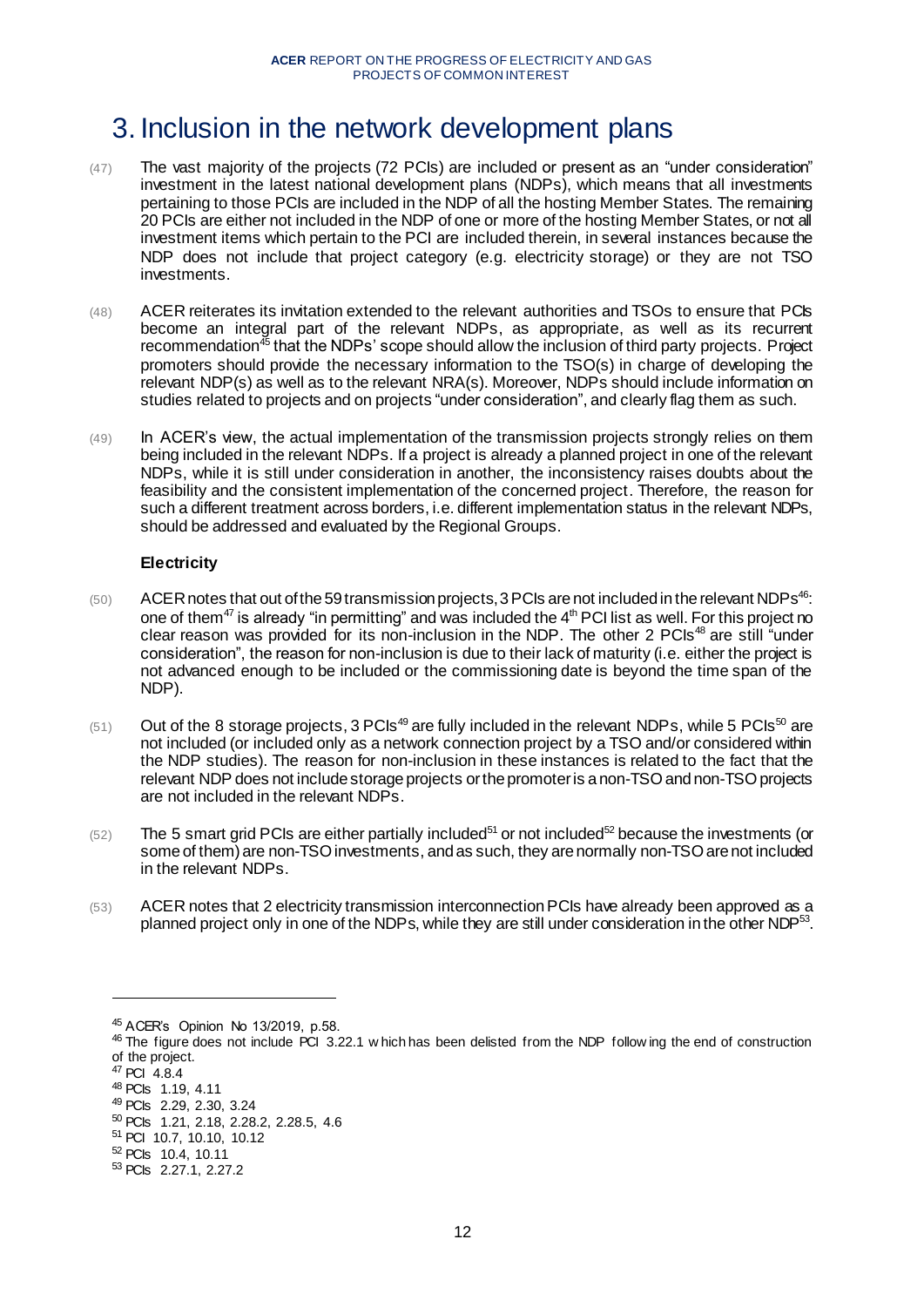#### **Gas**

 $(54)$  Out of 20 gas PCIs, 13 PCIs (65%) are entirely included in the latest NDPs, 6 PCIs<sup>54</sup> are partially included, and 1 PCI<sup>55</sup> is not included in the relevant NDPs. The PCI which is not included in any NDP is a transmission pipeline, with a status being under construction. No reasons for non-inclusion of this project in the NDP is provided.

# <span id="page-12-0"></span>4.PCI Status and progress

# <span id="page-12-1"></span>4.1 Evolution of the status and works

- (55) ACER differentiates the following project status categories: under consideration, planned but not yet in permitting, permitting, under construction, commissioned, cancelled<sup>56</sup>.
- (56) ACER finds that almost 70% of the current PCIs are already in permitting or in a more advanced stage, while slightly more than 30% of the PCIs are less advanced (i.e. planned, but not yet in permitting or still under consideration)<sup>57</sup>, resulting in an overall slightly more advanced project list compared to previous years (e.g. last year about 1/3 of the PCIs were not yet in permitting).
- (57) As shown i[n Figure 4](#page-13-0) an[d Figure 5,](#page-14-1) the advancement of the PCIs demonstrates a similar pattem in both sectors with respect to the shares of more advanced and that of less advanced projects, which are about the same. However, a remarkable difference between the electricity and gas sectors has remained: the share of gas PCIs which are "under consideration" (i.e. 25%) is significantly higher than the share of "under consideration" electricity PCIs (i.e. 12%).
- (58) Overall, ACER observes a positive trend in the advancement of electricity and gas PCIs over recent years, in total 21 PCIs out of 92 (about 25%) advanced their status compared to last year, while 27 (about 20%) out of 138 projects in the  $4<sup>th</sup>$  list advanced their status the year before.
- (59) ACER notes that for 4 projects (all 4 are electricity PCIs) no works or activities have been carried out during this reporting period<sup>58</sup>.
- (60) The categories of activities reported by the project promoters as having been carried out during the reporting period are listed for each project in the Annexes of this report.

#### **Electricity**

 $(61)$  ACER notes that 1 PCI<sup>59</sup> was commissioned already in 2020, while another PCI<sup>60</sup> completed the construction works in 2018, but the commercial operation will start only after the completion of a

<sup>54</sup> PCIs 6.20.3, 6.24.4, 6.27, 6.8.1, 7.1.3, 7.3.3

<sup>55</sup> PCIs 8.3.1

<sup>56</sup> Projects under consideration are in the phase of planning studies and consideration for inclusion in the NDPs, regional plans, and the EU TYNDPs. Projects w hich are planned, but not yet in permitting are those projects w hich have been included in the NDP(s) and have completed the phase of initial studies (e.g. completed pre-feasibility or feasibility study), but have not applied for permits yet. Projects in permitting are designated as such from the moment w hen the project promoter(s) apply for the first permit regarding the implementation of the project and the application is admitted as a valid one.

 $57$  ACER considers that the status of the least developed element of a given PCI is representative for the overall status of the project. The information about the status of the projects is therefore rather conservative, as some of the investment items included in a given PCI may be at a more advanced implementation stage than other investment items belonging to the same project.

<sup>58</sup> ACER requested project promoters to list and describe w hat kind of w ork or other activities they carried out with regard to their PCIs betw een 1 February 2021 and 31 January 2022. For more information regarding the activities carried out, please refer to the Annex 1 (for electricity PCIs) and Annex 2 (for gas PCIs) to this Report. <sup>59</sup> PCI 3.11.2

<sup>60</sup> PCI 3.22.1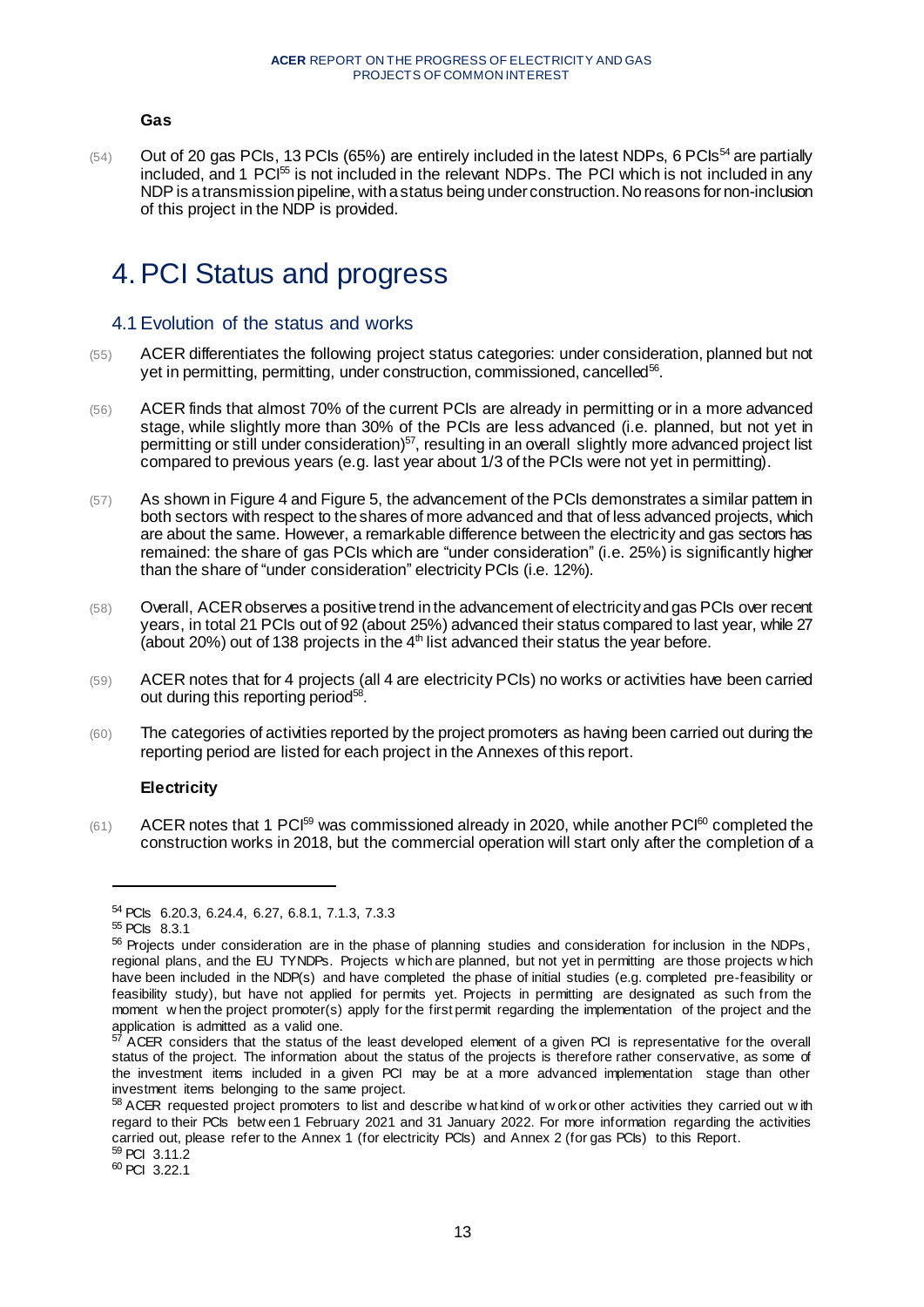corresponding substation, which is expected to be in 2025. The benefits for these projects to have been kept on the 5<sup>th</sup> PCI list is unclear.

- (62) Out of the remaining electricity PCIs, 16 advanced their status either started the permit granting process for each section and element (6 PCIs<sup>61</sup>), managed to complete permit granting and entered the construction phase (9 PCIs ${}^{62}$ ) or they have completed the phase of initial studies and got their planning approved  $(1 \text{ PCls}^{63})$ .
- (63) When comparing the most recently reported project status to the one reported in 2015, ACER notes that 4 electricity PCIs<sup>64</sup> did not succeed in advancing their status over a 7 year period (since the first ACER monitoring in 2015) from a "planned, but not yet in permitting" status, meaning that at least one section or element of the project is still not yet in permit granting<sup>65</sup>. An additional 4 PCIs<sup>66</sup> appear to have been stuck at the permitting stage since 2015 $^{67}$ .
- $(64)$  ACER notes that for 4 projects (all of them are electricity PCIs<sup>68</sup>) no works or activities have been carried out during this reporting period, each of them being "on hold" for the third year in a row.
- (65) The reported reasons for lack of works or activities are in 2 instances difficulties with the implementation of the related project, in one instance the project is rescheduled to a later date and the need for the project is under reassessment and in one instance the project promoter reported that the project is in the planning stage.

<span id="page-13-0"></span>

*Figure 4: Electricity PCIs status*

**Gas**

l

<sup>66</sup> PCIs 2.14, 2.18, 3.11.1, 3.11.4.

<sup>61</sup> PCIs 1.6, 4.8.4, 4.8.18, 4.1.19, 4.10.1, 10.7

<sup>62</sup> PCIs 2.16.3, 3.11.3, 3.14.2, 4.8.1, 4.8.2, 4.8.9, 4.8.14, 4.8.16, 4.8.20

<sup>63</sup> PCIs 2.29

<sup>64</sup> 2.9, 2.10, 2.16.1, 3.22.4

 $65$  According to the reported data by project promoters PCIs 2.9 and 2.10 already started permitting. PCI 2.16.1 plan to start in Jun-2024, w hile the information w as not provided for 3.22.4.

<sup>&</sup>lt;sup>67</sup> The actual number of PCIs "in permitting" status since 2015 is in total 8, but the other projects reported to have started or even completed construction w orks for at least some sections or elements of the project.

 $68$  PCIs, 2.16.1, 2.27.1, 2.27.2, 4.8.7. PCI 3.11.2 is already commissioned and PCI 3.22.1 has already finished constructions w orks some years ago, therefore they are not accounted for this list.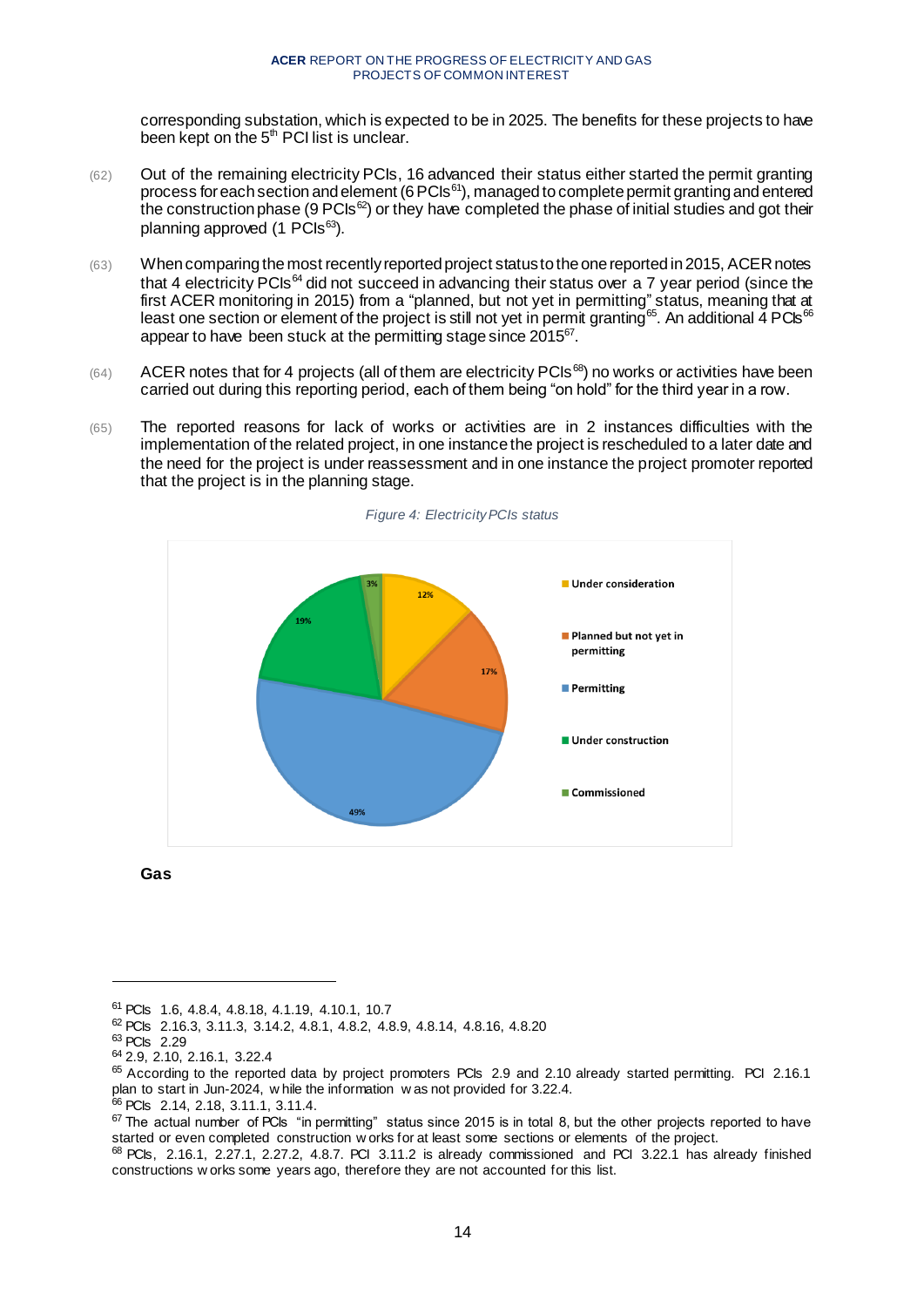- $(66)$  During the reporting period, 5 gas PCIs advanced their status. The 2 PCIs<sup>69</sup> which advanced their status are now being planned but not yet in permitting and 3 PCIs<sup>70</sup> are now under construction.
- (67) When comparing the most recently reported status of current gas PCIs to the reported status of gas PCIs in 2015, there are 2 PCIs showing no advancement over a 7 year period, both PCIs still under consideration<sup>71</sup>.

<span id="page-14-1"></span>

# <span id="page-14-0"></span>4.2 Delays and rescheduling

- (68) ACER recalls that it is important to differentiate between delayed and rescheduled projects when evaluating their progress. A delayed investment is still needed at the expected date, but cannot be delivered on time due to various external factors like permitting, environmental, legislative reasons, etc., while a rescheduled investment is one that is voluntarily postponed by a promoter due to changes of its external driver (e.g. lower demand, less urgent need for the investment due to updated planning data, or assigning priority to other solutions). In short, an occurrence of "rescheduling" is generally caused by overoptimistic project milestones planning by the project promoter.
- (69) The annual progress of the electricity and gas PCIs is shown in [Figure 6](#page-15-0) and in [Figure 9.](#page-17-0) ACER notes that, similar to previous years, the shares of delayed projects for electricity and gas PCIs are rather alike (31% and 20% respectively). However, the share of rescheduled PCIs remains significantly lower in electricity than in gas (13% vs. 35%).
- (70) Around 40% of the PCIs are expected to be commissioned within 3 years and 70% within the next 5 years. Based on the previous trends (i.e. commissioning dates shifting to a later date for about 40% of the PCIs each year), in ACER's view the number of actual commissioned PCIs is likely to be lower.

### **Electricity**

<sup>69</sup> PCIs 6.26.1, 6.8.1

<sup>70</sup> PCIs 8.2.1, 8.3.1, 8.3.2

<sup>71</sup> PCI 6.20.3, 7.3.1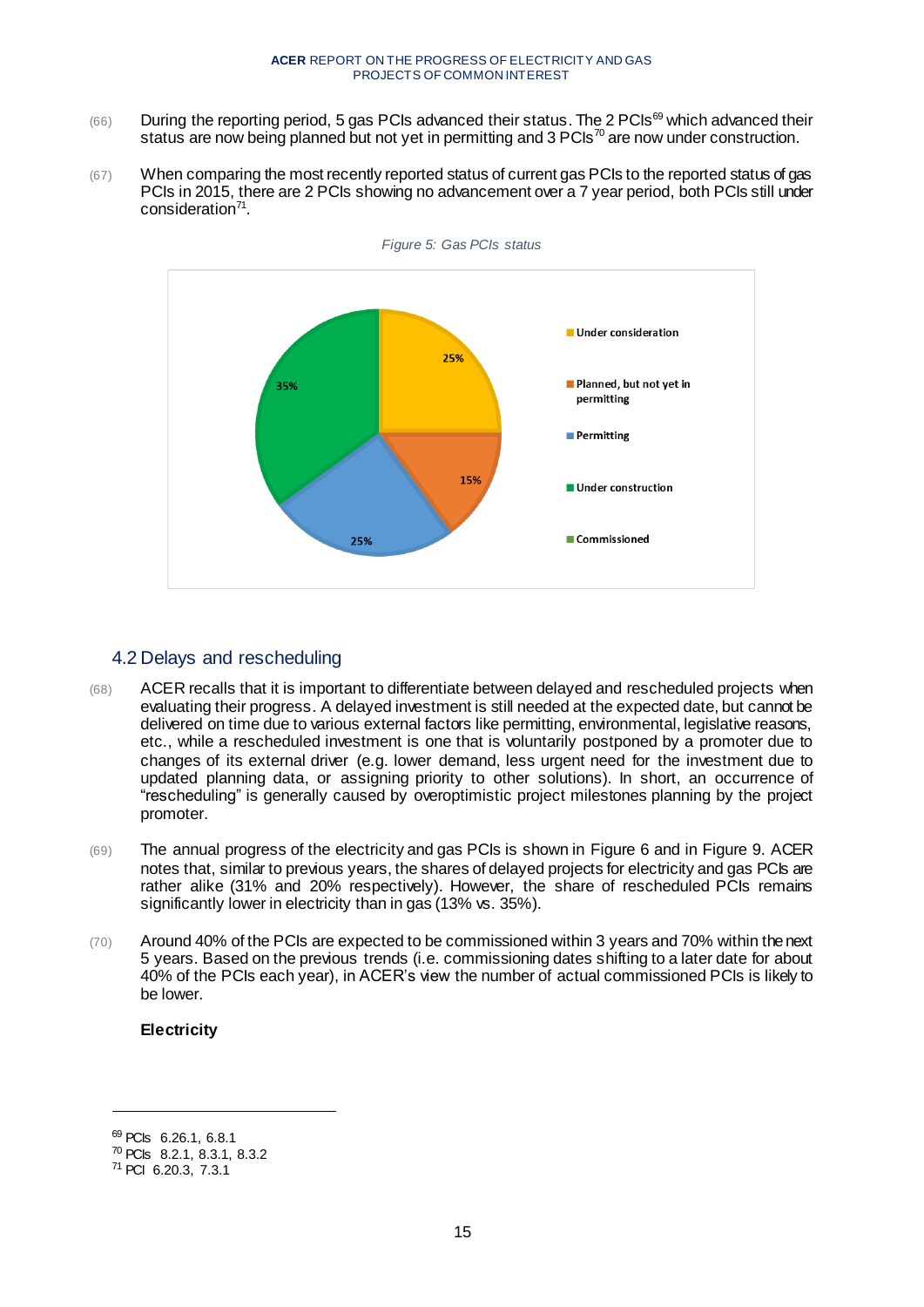- (71) ACER notes that 56% of the electricity PCIs are on time (or ahead of schedule), which is a lower share of the timely projects compared to the share which was observed in 2021 (about 62%) and 2020 (68%) and puts the electricity PCI progress on a negative trend over recent years.
- (72) The share of delayed electricity PCIs remains within the same range as in previous years (i.e. 31% in 2022 compared to 23%-31% in years between 2016-2021). However, there are  $7$  PCIs<sup>72</sup> which are already delayed for a second time in a row, which may deserve even closer attention by the respective authorities.
- (73) The share of rescheduled projects has increased compared to previous years' figure (i.e. 13% 2022 vs. 8% in 2021 and 5% in 2020), but still remains relatively low, which was considered before as a sign of rather robust PCI list. However, ACER notes that one PCI<sup>73</sup> which has been included in the PCI list since 2013, but has been already been rescheduled multiple times, overall by almost 10 years.
- (74) Out of the 21 delayed PCIs, 16 are transmission and 5 are storage projects. ACER identifies that 12 out of 16 delayed transmission PCIs are internal, constituting around 31% of the total number of internal projects, while the share of delayed interconnection projects is about 20% of all interconnection transmission PCIs<sup>74</sup>. This finding seems to indicate that the probability of project delays do not necessarily show correlation with the number of hosting Member States and the involved Competent Authorities (i.e. one or more).

<span id="page-15-0"></span>

*Figure 6: Annual progress of electricity PCIs*

- (75) As shown i[n Figure 7](#page-16-0), the highest share of delayed PCIs is situated in the NSI East priority corridor (i.e. 10 PCIs corresponding to 53% of the PCIs within this priority corridor). In contrast, no PCIs are delayed in the NSOG priority corridor. However, ACER notes that the share of delayed PCIs within the priority corridors significantly differs, but also across different monitoring years. The only clear trend observed is that the BEMIP corridor tends to have the highest share of timely project, although ACER also notes that most of these projects belong to the same PCI cluster.
- $(76)$  Out of the 9 rescheduled PCIs<sup>75</sup>, 8 are transmission and 1 is a smart grid project. The majority of rescheduled PCIs locate in NSI West (5 out of 9), while in the NSI East there are no PCIs rescheduled.

<sup>72</sup> PCIs 2.17, 2.29, 2.30, 3.1.1, 3.10.1, 3.10.2, 3.14.2

<sup>73</sup> PCI 2.16.1

<sup>&</sup>lt;sup>74</sup> In 2021 this share w as 40% for internal projects and 17% for interconnection projects.

<sup>75</sup> PCIs 1.6, 2.27.1, 2.27.2, 2.31.1, 2.31.2, 2.31.3, 4.8.2, 4.8.3, 10.7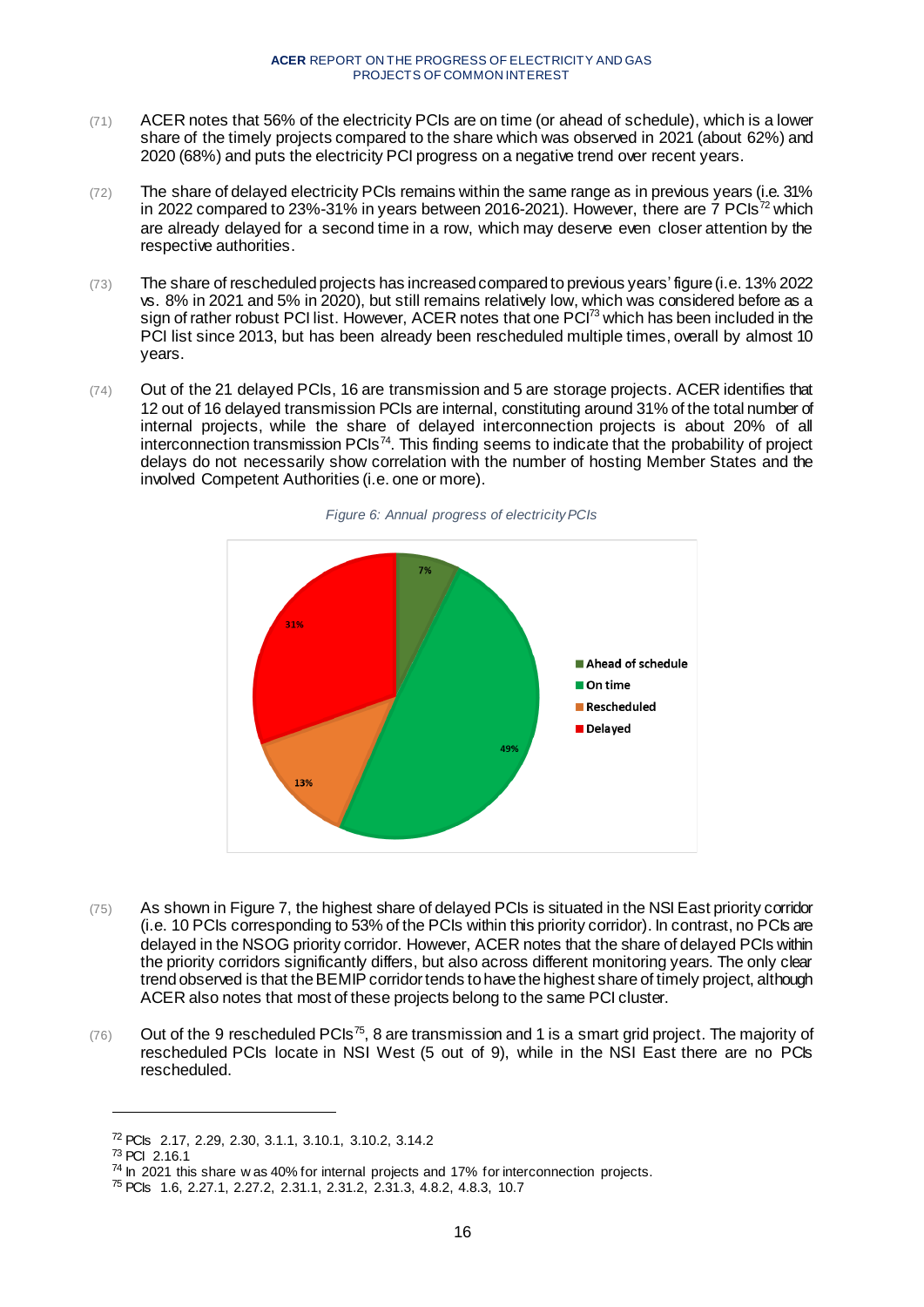*Figure 7: Annual progress of electricity PCIs per priority corridor*

<span id="page-16-0"></span>![](_page_16_Figure_2.jpeg)

- (77) The duration of the reported delays compared to last year varies for the electricity projects from 5 months up to 5 years (with an average of 16 months), while the duration of rescheduling vary from 2 months up to 4 years.
- <span id="page-16-1"></span>(78) As shown in [Figure 8,](#page-16-1) about 70% of the PCIs are expected to be commissioned within the next 5 years. However, there are several electricity PCIs which will be commissioned only by 2030 or later.

![](_page_16_Figure_5.jpeg)

![](_page_16_Figure_6.jpeg)

# **Gas**

- (79) As in previous years, none of the PCIs reported an expected commissioning date "ahead of schedule". The submitted reports also cover individual investment items. Certain investment items of one and the same PCI are reported to be progressing at a different pace, some being "delayed", while others are "rescheduled".
- (80) In this reporting period, in total 35% of the gas PCIs were rescheduled and 20% encountered delays.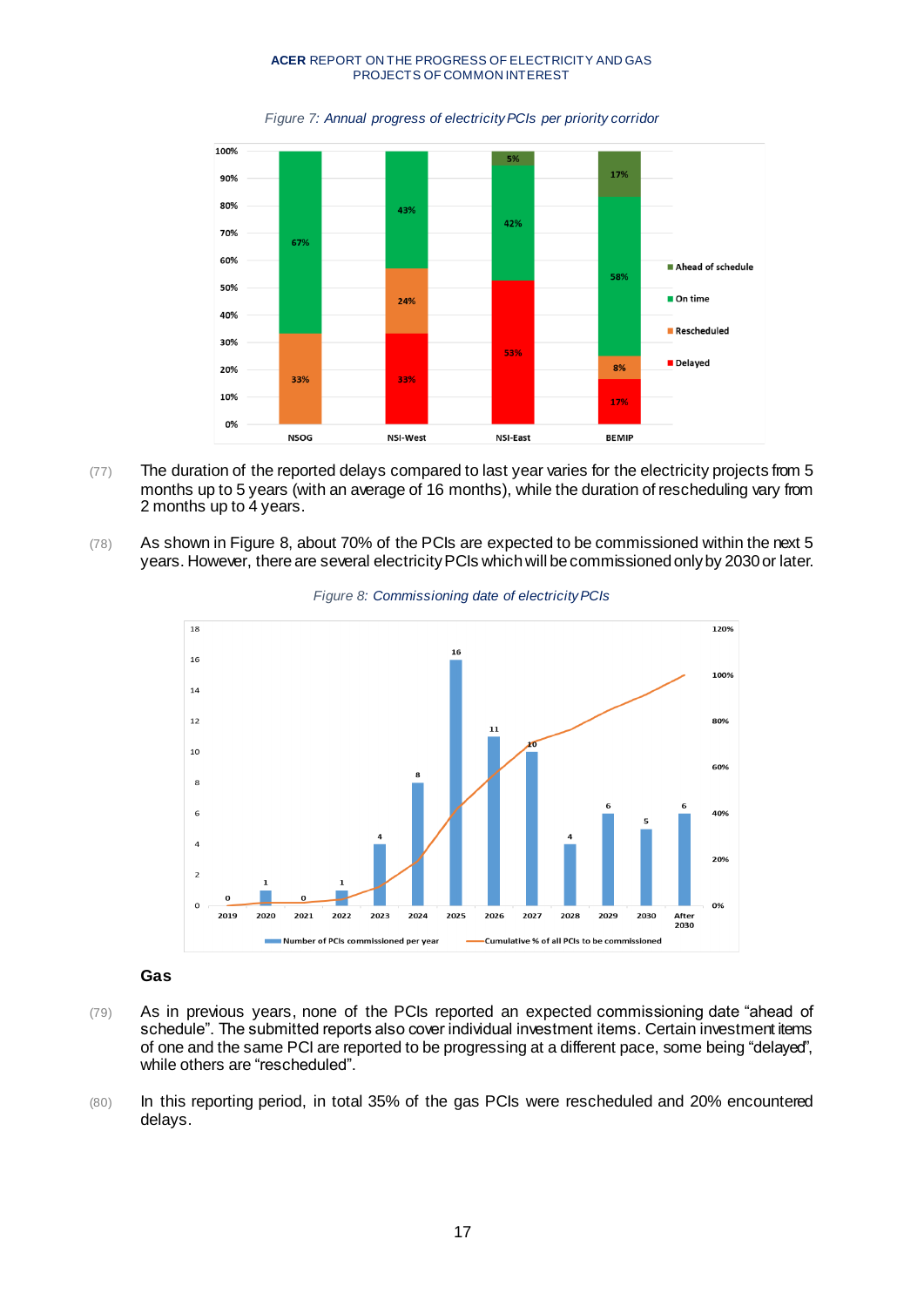*Figure 9: Annual progress of the gas PCIs*

<span id="page-17-0"></span>![](_page_17_Figure_2.jpeg)

- $(81)$  Out of the 4 delayed PCIs<sup>76</sup>, 3 are transmission pipelines (23% of gas transmission PCIs), and 1 is an UGS project. UGS projects appearto be projects of longer development duration andtechnically more demanding to implement.
- $(82)$  Out of the 7 rescheduled PCIs<sup>77</sup>, 5 are transmission pipelines, 1 is an LNG terminal and 1 is an UGS project. Most rescheduled PCIs are in the NSI East corridor (5 PCIs, i.e. 45% of the PCIs within this priority corridor), as presented i[n Figure 10](#page-17-1).

<span id="page-17-1"></span>![](_page_17_Figure_5.jpeg)

![](_page_17_Figure_6.jpeg)

(83) The duration of the reported delays compared to last year varies for the gas PCIs from 5 months up to 2.7 years (with an average of 20 months), while the duration of rescheduling varies from 7 months up to 6 years (with an average of 30 months).

<sup>76</sup> PCIs 5.19, 6.20.46.8.3, 8.3.1

<sup>77</sup> PCIs 6.2.13, 6.20.3, 6.24.4, 6.26.1, 6.8.1, 7.3.4, 7.5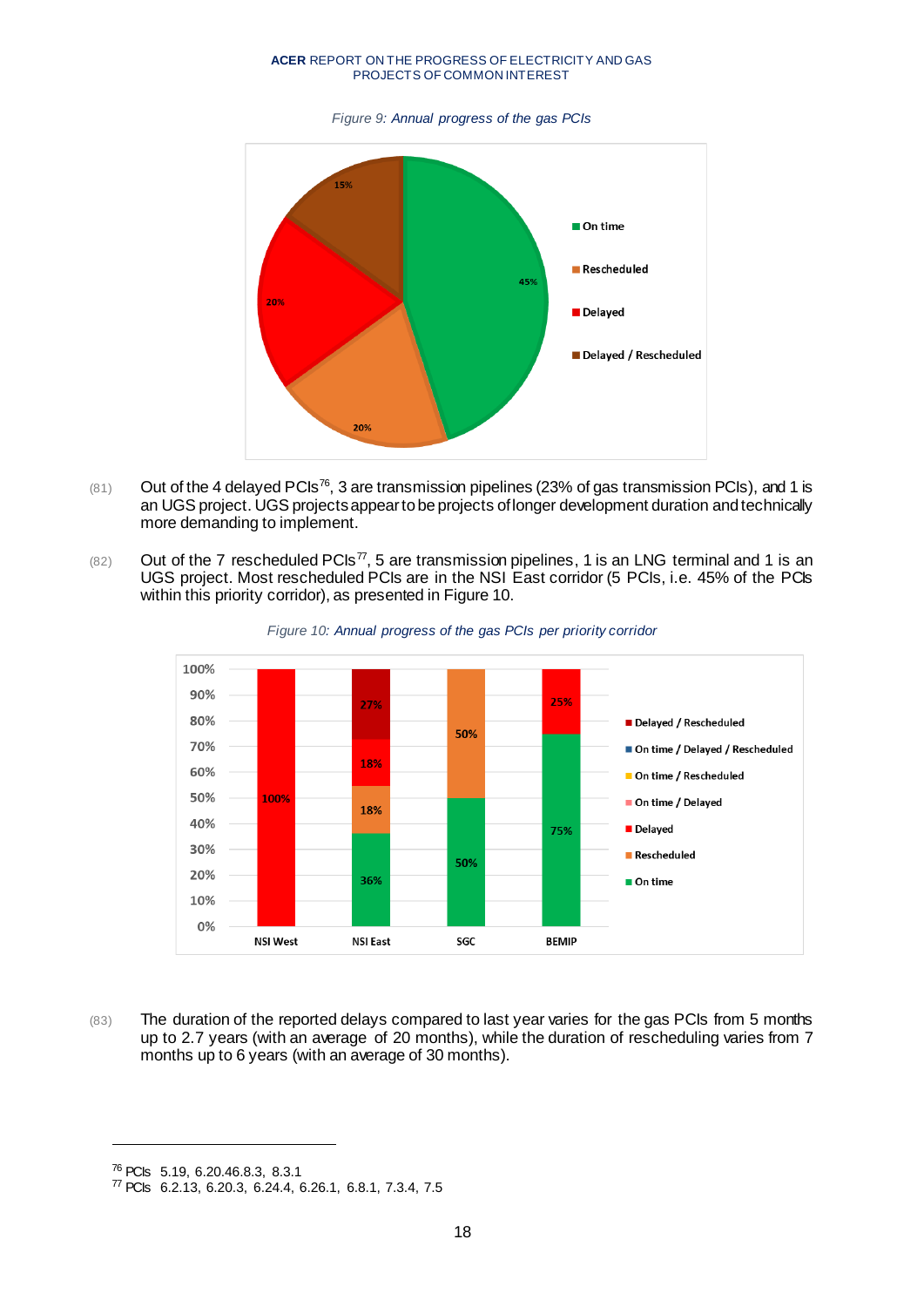- (84) As shown in the **Error! Reference source not found.**, 10 gas PCIs (50%) are expected to be c ommissioned by the end of 2025 and 19 gas PCIs (95%) are expected to be commissioned by the end of 2030.
- (85) ACER observes cases where project promoters report for the gas PCIs being on time, even though the date of commissioning is postponed for several reporting periods in a row. ACER calls for consistent reporting on the PCIs' progress.

![](_page_18_Figure_3.jpeg)

#### *Figure 11: Commissioning date of gas PCIs*

# <span id="page-18-0"></span>4.3 Reasons for delays and rescheduling

(86) The most frequently mentioned main reasons for delays are related to permit granting and financing issues. The former reason has been reported more frequently for electricity PCIs, while the latter reason was most often indicated for gas PCIs. The reasons for rescheduling appear to be more diverse across the two sectors, as described below.

#### **Electricity**

- (87) The most frequently reported reasons for delays of electricity PCIs, similar to previous years, is permit granting (about 30%). Further, several project promoters reported that they encountered delays due to technological reasons (e.g. re-routing and/or siting or re-siting of facility initiated by the promoter) (about 20%), tendering (about 15%) or financing issues (about 15%). Additionally project promoter(s) reported delays in the procurement process and delays due to lawsuits and court proceedings. Each of these reasons were reported in one or two instances.
- (88) For about third of the rescheduled PCIs, the project promoters reported that the scope of project has changed, and for about another third of them, the rescheduling was caused by complementarity or priority given to other transmission investment. The remaining rescheduled PCIs were either in an initial stage and therefore the previous implementation plan was preliminary and/orthey updated their implementation plan in line with the proposals by the candidate contractors during tendering.
- (89) More than third of the project promoters (including those of timely proceeding projects) reported difficulties encountered by their projects, in several instances multiple difficulties. Many of these difficulties affected the permit granting and require additional actions by the Competent Authorities (for about 15% of the electricity PCIs), other difficulties are mainly related to the environmental impact assessment, arising from public opposition or due to appeals/court proceedings (about 10% each).
- (90) As for difficulties with no direct effect on the permit granting procedure, the project promoters indicated unforeseen or unexpected event(s) beyond the control of both the project promoters and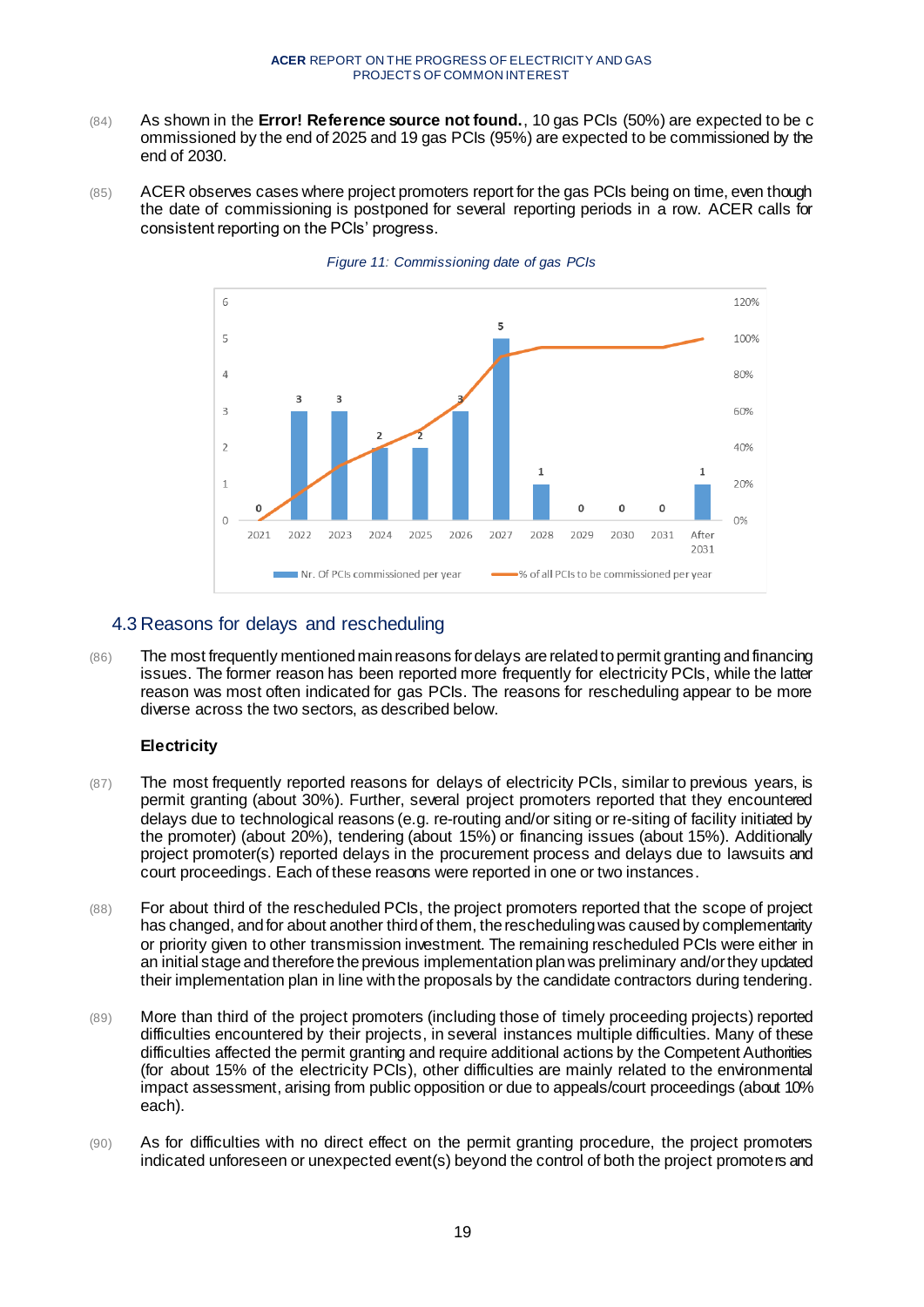the Competent Authorities (for about 15% of the electricity PCIs), like risks deriving from COVID-19 pandemic situation as well as lack of labour workers and delays in the delivery of goods.

**Gas**

- (91) Project promoters reported various reasons for delays, such as financing reasons, permit granting, tendering process delays, construction works, national law changes affecting permitting, interdependency with other delayed infrastructure investments, environmental problems and lack of market interest.
- (92) For 7 rescheduled gas PCIs, the project promoters reported as the most common the following reasons: demand-side or supply-side uncertainties and lack of market interest. In two cases the reasons reported were per single PCI, which are changes due to complementarity with other rescheduled infrastructure investments and re-prioritisation of the project's implementation against other investments of the project promoter.
- (93) The project promoters reported that they have faced various difficulties in the permit granting process of their PCIs during the monitoring period. For 3 gas PCIs, it was reported that they encountered difficulties in particular due to environmental impact assessment, in single case due to difficulties related to appeals and/or court proceedings. As for other difficulties, project promoters indicated unforeseen or unexpected events beyond the control of both the project promoter and the Competent Authority (in 3 instances), like risks deriving from COVID-19 pandemic situation, due to difficulties encountered in relation with local public administration regarding the issuance of a Building Permit, a withdrawn permit and awaiting new approval.

# <span id="page-19-0"></span>4.4 Expected duration of implementation

(94) For the purpose of this report, the duration of the PCIs' implementation is considered from the date of the request for planning approval by the NRA, the competent Ministry or by another national competent authority as provisioned in the national law of each country.

# **Electricity**

- (95) The average (actual or expected) duration of the electricity transmission PCIs' implementation i.e. from the planning approval until the commissioning of the project<sup>78</sup> - is 10 years, similar to the findings of previous years' reports. The shift of commissioning dates due to recent delays and rescheduling did not change the average figure, mainly because some projects have managed to proceed ahead of schedule, while other projects with longer than average implementation dates have been commissioned or delisted from the PCI list. About half of the transmission PCIs have a lower and about half have a longer implementation period than the average, ranging from about 2 to 20 years<sup>79</sup>.
- (96) The average (actual or expected) duration of the permit granting process for transmission PCIs which applied for the first permit after 16 November 2013<sup>80</sup> is 3.3 years<sup>81</sup> (which is almost the same average value which was registered last year, i.e. 3.2 years). For 21 transmission PCIs, the permitting duration exceeds the 3.5 years permit granting time limit set by the TEN-E Regulation,

 $78$  The data w as available for 58 transmission PCIs.

 $79$  For PCIs 2.14, 2.16.1 the duration of implementation from the start of planning is expected to exceed 20 years. 80 According to Regulation (EU) No 347/2013, for these projects Chapter III of the Regulation (Articles 7-10) regarding permit granting and public participation applies and provides a legally binding 3.5 years upper limit w ith a potential extension of maximum 9 months for the permit granting process.

 $81$ <sup>81</sup> The data w as available for 46 transmission PCIs.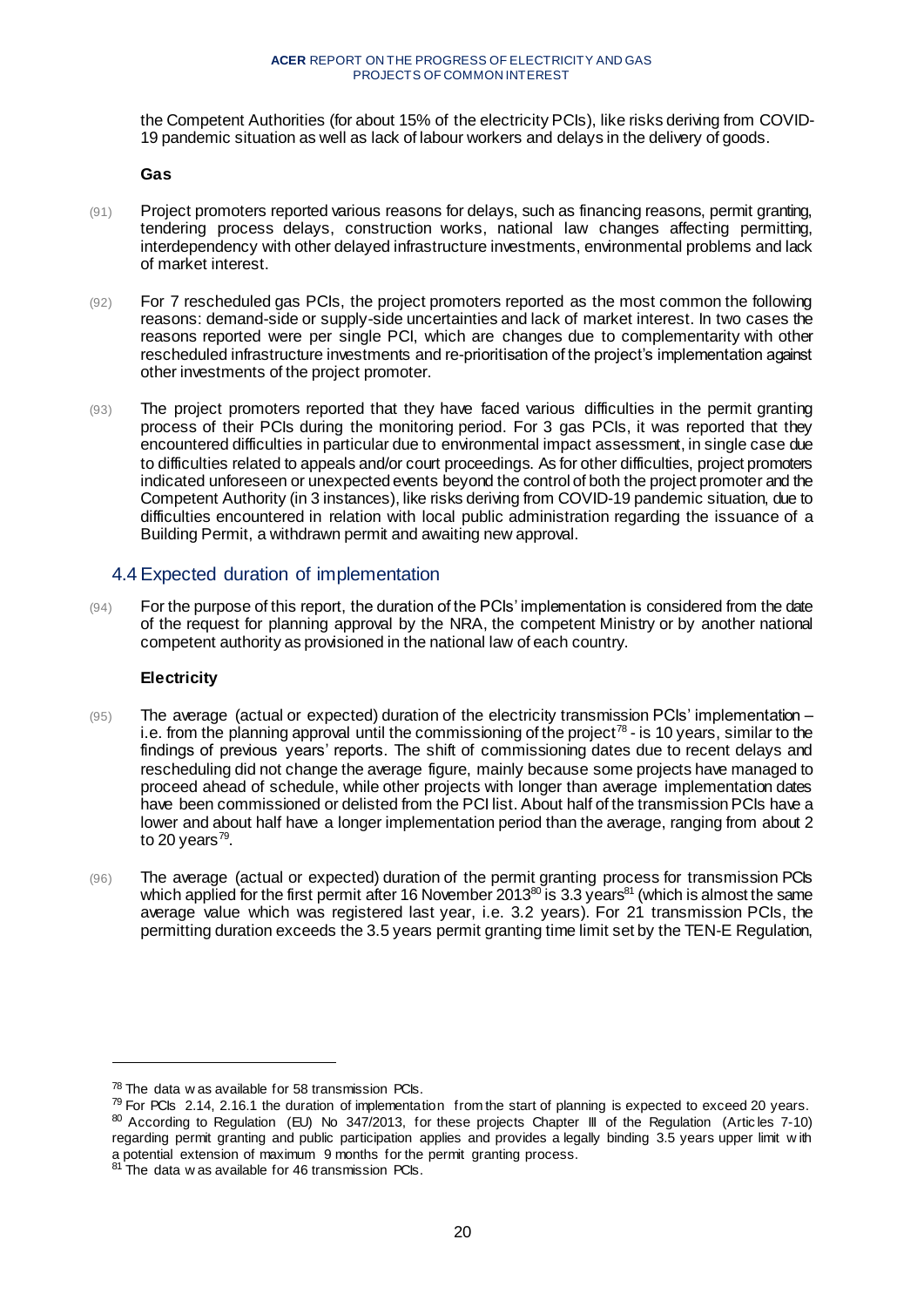in 15 instances<sup>82</sup> by more than 9 months<sup>83</sup>. The overall duration of the permit granting process<sup>84</sup> for 2 interconnection PCIs lasts more than 9 years<sup>85</sup>.

- (97) The average implementation duration of transmission projects is the shortest in the BEMIP priority corridor (i.e. 7 years), while it varies between 12-13 years for the other priority corridors. However, ACER reminds that share of projects with high volumes, complex technical solutions and/or sensitive locations can differ across the priority corridors and between PCI lists. Further, the statistics account only for PCIs on the 5<sup>th</sup> PCI list, and they do not take into account the expected or actual duration of former PCIs as well as they do not consider when a project entered the PCI list for the first time. Therefore, this statistic of its own is not conclusive.
- (98) The average implementation duration of storage projects is slightly less than 10 years and for individual storage projects varies between 4 and 13 years. The duration of permit granting for storage PCIs where it started after 16 November 2013<sup>86</sup> is around 4.5 years, with the values varying between 2.3 and 7 years.
- (99) For smart grid projects, the average implementation duration is about 5.5 years (variation between 4 years and 7 years) and the permit granting duration is around 5.8 years (variation between 4.2 years and 7.6 years)<sup>87</sup>.

**Gas**

- (100) Information about the expected or the actual duration of project implementation was provided by project promoters as the time from the date of request for the planning approval until commissioning of the project. The average expected duration of the gas PCI implementation is a bit less than 5 years. However, PCIs vary greatly in complexity, as they may involve significantly different investment items and subprojects, which result in longer or shorter durations of the implementation period.
- (101) Project promoters report that the estimated overall duration of the permitting process is about 3.6 years. However, in case of project groups, promoters provided data mostly applicable to each part of the PCI (per investment item). The reported expected duration of the overall permit granting procedure exceeds the permitting duration foreseen in the TEN-E Regulation (3.5 years)<sup>88</sup> for approximately 35% of projects. As most of the PCIs are located in the NSI East priority corridor, most of the PCIs for which the overall permit granting exceeds 3.5 years are also in this corridor (5 in NSI East and 2 in SGC).

# <span id="page-20-0"></span>5. Cost developments

(102) The investment costs for all PCIs, as reported by the promoters, amount to €73.9 billion, and electricity projects account for almost 80% of it. The cost tag is actually even higher, since operation and other capital expenditure during the life cycle of projects also has to be considered. More than a third of the PCIs reported changes in the expected investment cost compared to the previous year. The reasons for changes in cost vary significantly across the PCIs, including change in the

 $^{\bar{3}8}$  Idem.

<sup>82</sup> PCIs 2.4, 2.7, 2.9, 2.10, 2.17, 2.32, 3.1.1, 3.1.2, 3.10.1, 3.10.2, 3.11.1, 3.11.3, 3.11.4, 3.12, 4.8.10

 $83$  In line w ith Article 10(2) of Regulation (EU) No 347/2013, w here the competent authority considers that the permit granting process w ill not be completed before the set time limits, it may extend the 3.5 year time limit by a maximum of 9 months.

<sup>&</sup>lt;sup>84</sup> The start date of the permit granting process is defined by the start of the permit granting for the first section or element, w hile the end of the permit granting is defined by the end of the permit granting for the last section or element, therefore it is possible that in individual countries the permit granting takes shorter than the indicated period.

<sup>&</sup>lt;sup>85</sup> PCIs 2.7, 3.1.1

<sup>86</sup> The data w as available for 5 storage PCIs.

<sup>&</sup>lt;sup>87</sup> The data w ere available for 5 smart grid PCIs regarding the implementation data, and 3 regarding the permit granting duration.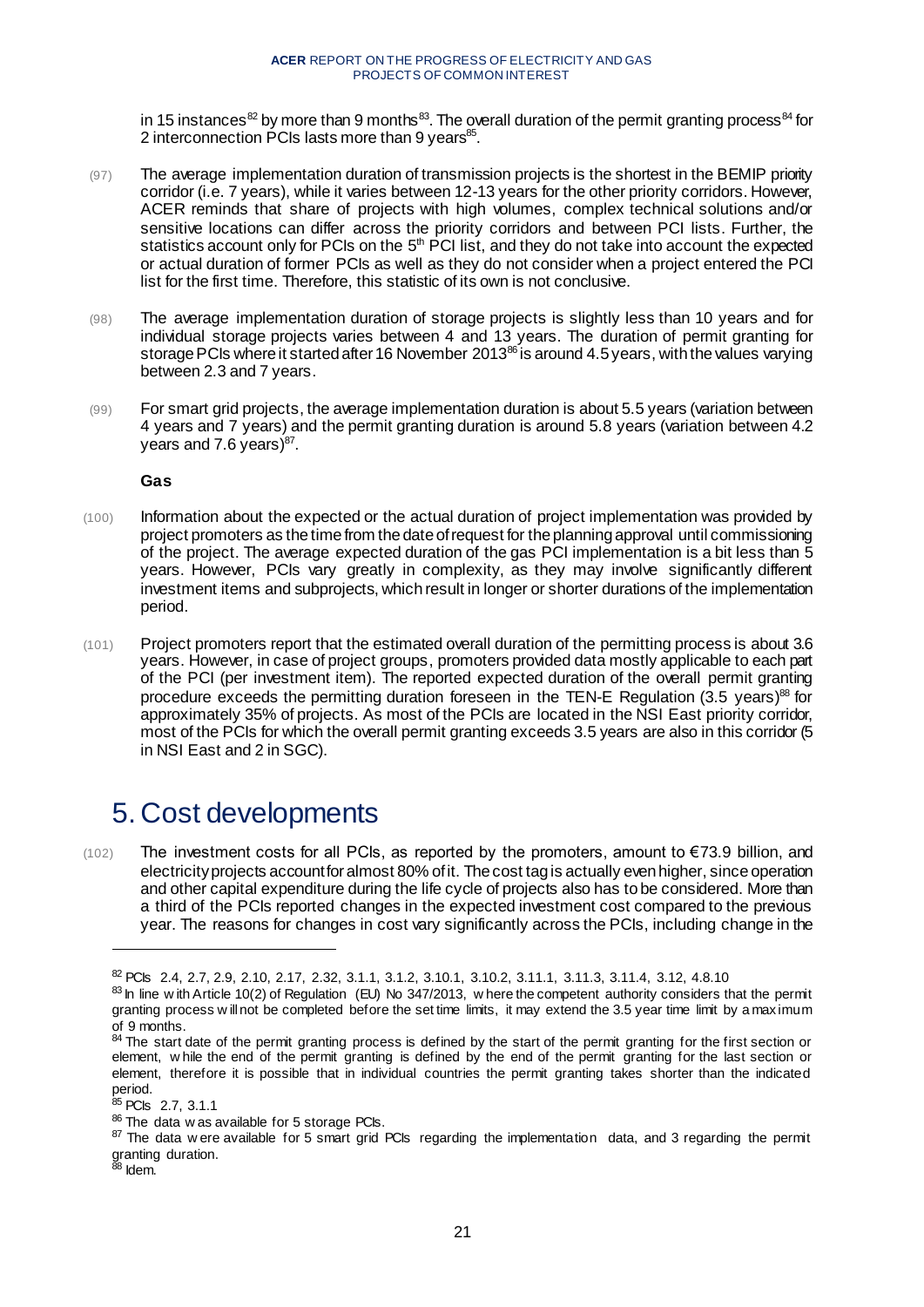project's technical characteristics, changes in the prices of raw materials and/or equipment, extra costs due to safety, environmental or legal requirements imposed during the permit granting process as well as other reasons.

 $(103)$  A total amount of  $\epsilon$ 6.5 billion has already been spent (i.e. "incurred") on the current PCIs, representing a bit less than 10% of the expected overall investment costs of the PCIs.

### **Electricity**

- (104) ACER requested the project promoters to provide the cost values expressed at current (2022) real values. The total initial investment costs (or inception CAPEX)<sup>89</sup> for the electricity PCIs are about €59 billion, which is about 15% lower compared to last year (i.e. €67 billion). Of this, about €52.8 billion (i.e. 90%) accounts for transmission projects, about €4.4 billion (i.e. 7%) for storage projects and about €1.8 billion (3%) for smart grid projects. Uncertainties about the investment costs (upward or downward expected variations) were reported for more than the half of the PCIs. For most of them the main reason for variation is procurement or construction costs uncertainties or the project is in consideration stage and cost estimates are rather uncertain. The later investment costs (or sustaining CAPEX)<sup>90</sup> were provided only for very few PCIs, which ACER deemed insufficient in order to conclude on them.
- (105) As shown in [Figure 12](#page-21-0), most investment costs (about 54%) belong to the NSI West priority corridor, followed by NSOG (about 22%), NSI East (18%) and BEMIP (6%). Compared to the investment costs of the projects on the 4<sup>th</sup> PCI list, the share of the NSOG corridor has significantly decreased (from 35% in 2021 to 22% in 2022) due to the delisting of several high CAPEX projects of the priority corridor. As pointed out in last year's consolidated report on PCI monitoring, the apparent asymmetry between the share of PCIs across the priority corridors compared to their share of the investment costs is mainly due to the difference in the project categories and the resulting differences in the average project costs (i.e. while the share of PCIs in NSOG is 4% and in BEMIP is 36%, the projects in NSOG are typically large scale interconnections, while in BEMIP most of them are internal transmission lines).

<span id="page-21-0"></span>![](_page_21_Figure_6.jpeg)

![](_page_21_Figure_7.jpeg)

<sup>89</sup> Initial investment costs include development costs (e.g. studies, rights of w ay, environmental planning, costs for permits), project management costs, material and assembly cost, including installation and commissioning; other construction costs, including temporary solutions, w aste management and environmental costs, dismantling of existing assets.

<sup>90</sup> Later investment costs include costs for replacement of devices w ithin the project assessment period and dismantling costs at the end of the equipment lifecycle, w here relevant. All costs falling outside the assessment period are not considered.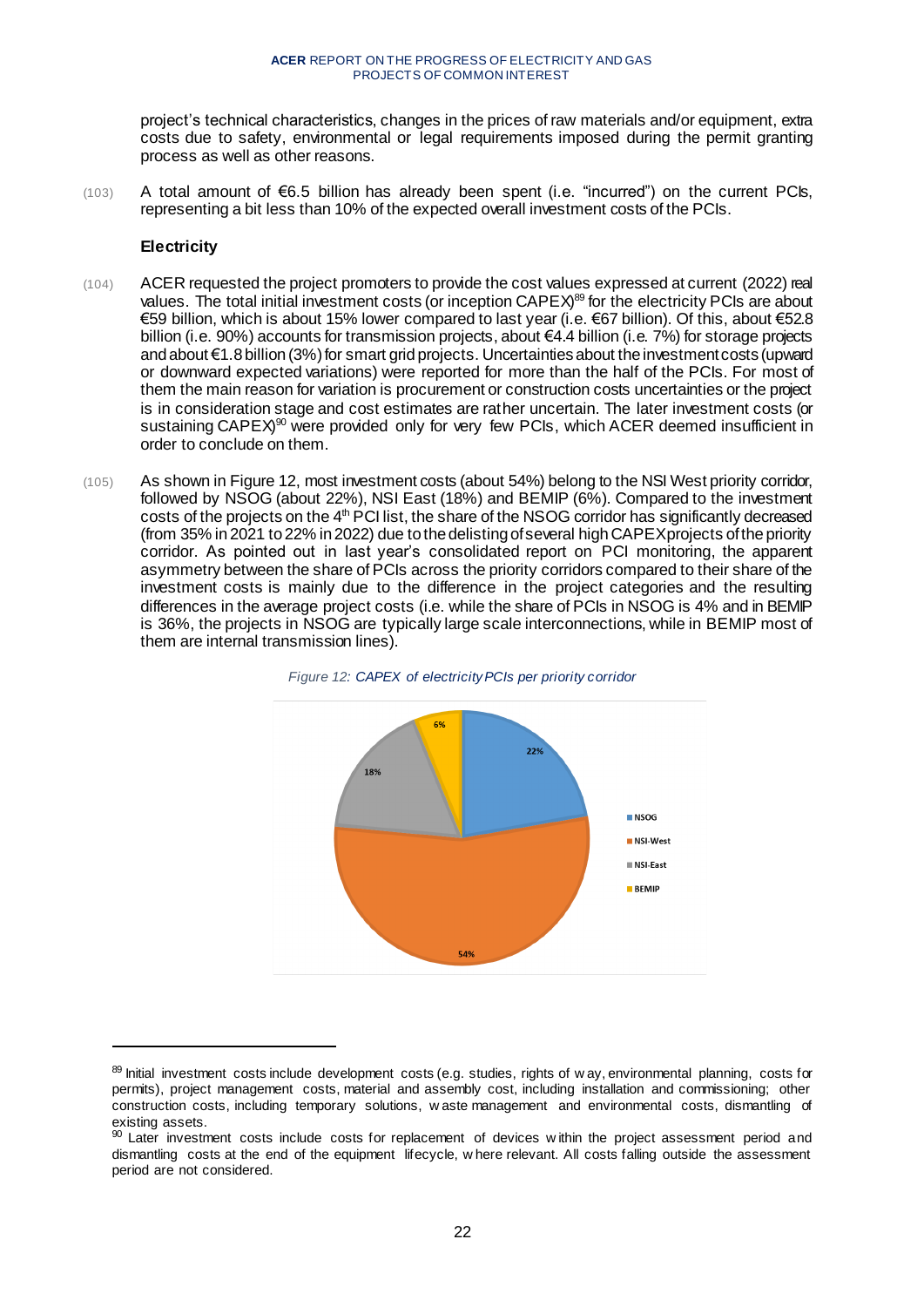- (106) For 25 PCIs (including 23 transmission, 1 storage PCIs and 1 smart grid), the project promoters reported changes in the investment costs compared to previous year<sup>91</sup>. For about 86% of these projects the costs increased, while for 14% the costs decreased. In previous report, the share of price increases and decreases were more balanced (i.e. 60% vs. 40%). However, in light of recent prices increases of raw materials and equipment, these developments were rather expected. The other main reasons for changes in costs across the PCIs include changes in the project's technical characteristics, extra costs due to safety, environmental or legal requirements imposed during permit granting process, exchange rate variation as well as increased accuracy in cost estimations.
- (107) Already incurred<sup>92</sup> costs until 31 December 2021 are about €4.5 billion (8% of the overall electricity PCI budget). About €5.3 billion (i.e. 9%) were additionally contracted<sup>33</sup>. The joint share of incurred or additionally contracted investment costs are 18% for transmission projects (with the highest value in the NSI-East priority corridor and the lowest value in NSOG priority corridor)<sup>94</sup>. The joint share of incurred or additionally contracted investment costs is about the same (i.e. 18%) for smart grid projects, while it is 4% for storage projects.
- (108) Comparing to the 31 December 2020 data for the same PCIs, ACER notes that over a one year period about €2.3 billion has been additionally spent or contracted for electricity PCIs.
- $(109)$  The annual operational expenditures<sup>95</sup> compared to the total inception CAPEX amounts to less than 1% for transmission, almost 2% for storage and 0.5% for smart grids.

### **Gas**

l

(110) The CAPEX for 20 gas PCIs is reported at about €14.9 billion, which is 46% less compared to previous year, mostly due to a shorter gas PCI list. The distribution of CAPEX per project type is as follows: 85% in transmission projects, 9% in LNG terminals and 6% in UGS projects. Most investment costs (61%) are still expected to occur in the SGC priority corridor, due to the fact that this corridor hosts the lengthiest transmission pipelines and therefore the most demanding PCIs in terms of investment cost.

 $91$  In this particular figure, the "PCIs w hich are "new" on the  $5<sup>th</sup>$  PCI list, have not been accounted for.

 $92$  Incurred investment cost include all costs allocated with the project, for w hich an invoice (or other accounting document w hich proves the recognition of the cost) has been issued for the purchase of materials or services.

 $93$  Additional contracted investment cost include all costs to w hich promoters have committed to (e.g. tender and consequent contracts are signed), excluding the incurred investment cost.

<sup>94</sup> The share of incurred or additionally contracted investment costs compared to the total investment costs for transmission PCIs is the follow ing per priority corridor: 1% in NSOG, 19% in NSI West, 32% in NSI East and 6% in BEMIP.

<sup>95</sup> Annual operating expenditures include annual maintenance costs and annual operation costs. The value of annual operating expenditures should not take into account system losses or the cost of purchasing energy for storage investments.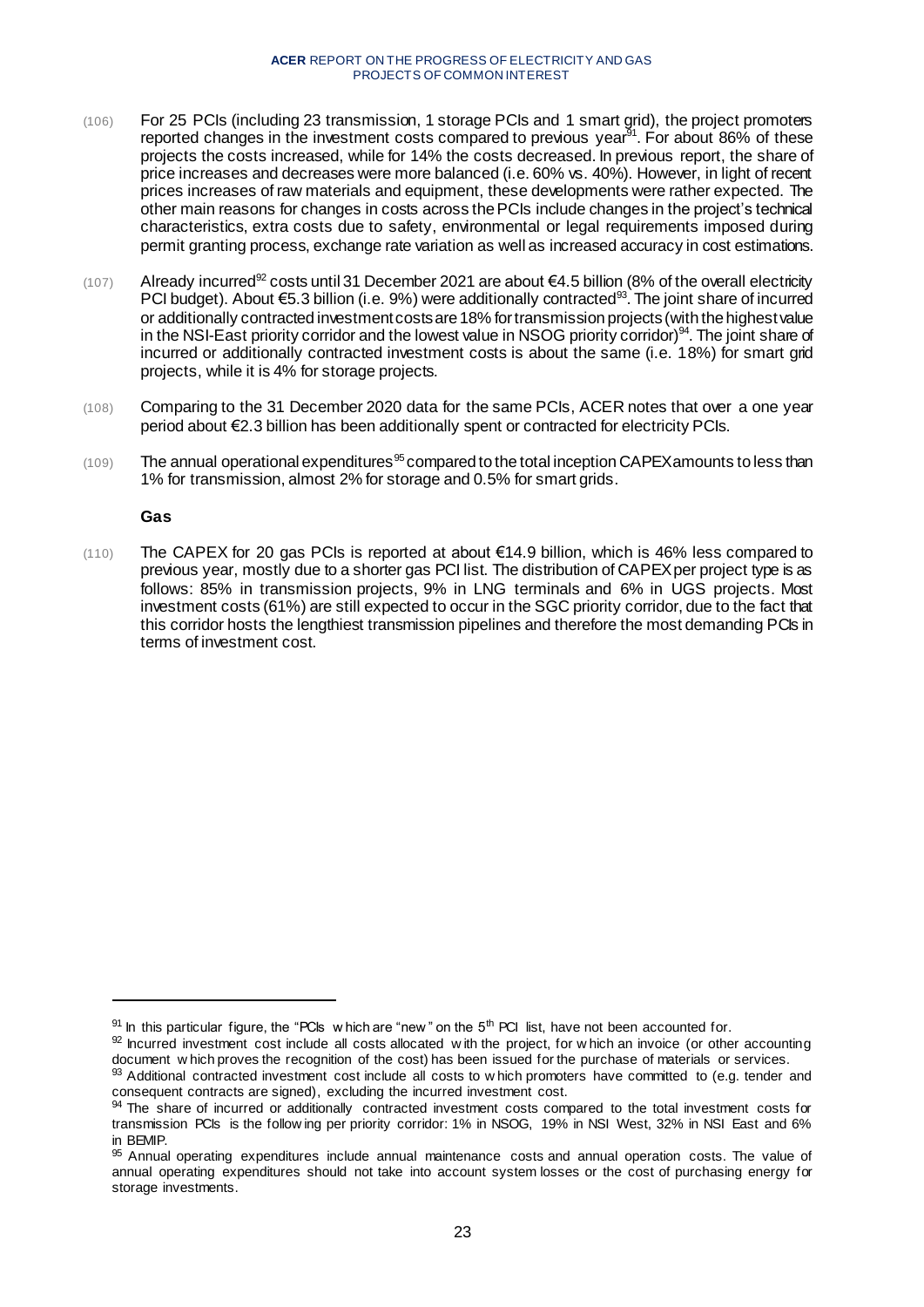![](_page_23_Figure_1.jpeg)

#### *Figure 13: CAPEX of gas PCIs per priority corridor*

- (111) The project promoters reported changes in the total investment costs for 11 PCIs compared to last year. In 6 instances the costs increased, while in 5 instances the costs decreased. Cost increase was in a range of €5 up to €484 million and cost decrease in a range of €4 up to €526 million. As in the past year, the main reason for changes in costs indicated by the promoters vary across the PCIs, including changes due to an increased accuracy of cost estimations, changes in the prices of labour, raw materials and/or equipment, and changes in the project's technical characteristics.
- (112) Already incurred costs until 31 January 2022 for all gas PCIs are about €2 billion, representing 13.7% of the total gas PCI investment costs.

# <span id="page-23-0"></span>6. Regulatory treatment

- (113) ACER finds that during the reporting period no exemptionsor project-specific risk-related incentives have been requested by the project promoters and only few project promoters have indicated that they plan to use such incentives in the future. An investment request, including a request for CBCA, was submitted for 1 gas PCI and for none of the electricity PCIs over the reporting period
- (114) The above findings confirm ACER's earlier observation that project-specific risk-related incentives pursuant to Article 13 of Regulation (EU) No 347/2013 are hardly used by project promoters. On the other hand, obtaining a decision on an investment request, including a request for CBCA pursuant to Article 12 of Regulation (EU) No 347/2013 is significantly more frequently used (for more than 40% of the eligible PCIs), although the number of such submissions have also reduced over recent years.

# **Electricity**

l

(115) Until 31 January 2022, the project promoters submitted investment requests for 24 electricity PCIs<sup>96</sup>. Out of these PCIs, 19<sup>97</sup> are located in the BEMIP priority corridor and the vast majority of them serving the purpose of the Baltic synchronisation with continental Europe. The remaining PCIs

<sup>96</sup> In these statistics all investment requests, w hich have been notified to ACER, are taken into account, including incomplete and/or rejected requests.

<sup>97</sup> PCIs 4.10.1, 4.10.2 and 17 PCIs within PCI cluster 4.8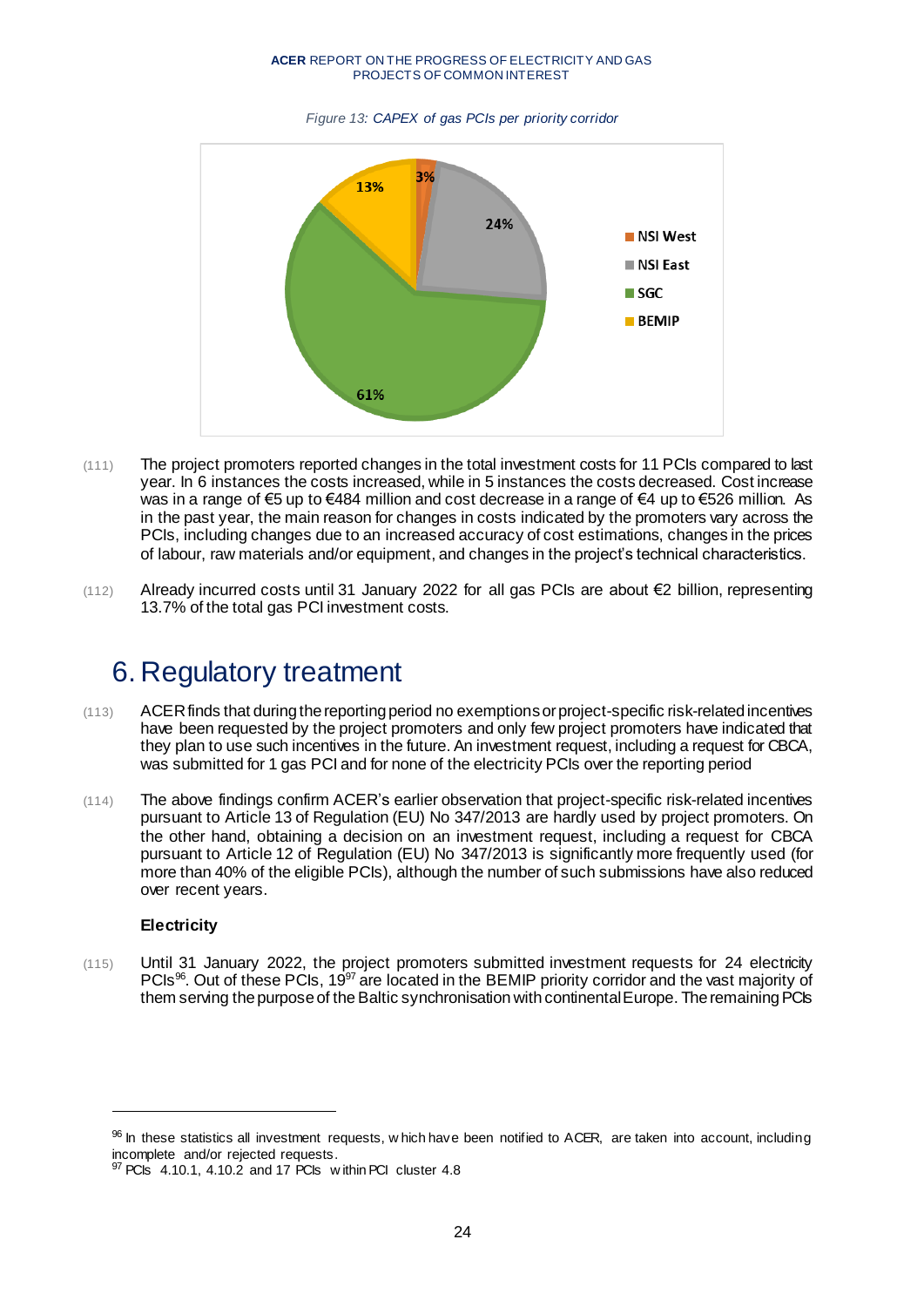for which an investment request was submitted are located in the NSI West  $(3 \text{ P} \text{C} \text{ls})^{\text{98}}$ , the NSOG (1 PCIs)<sup>99</sup> and NSI East (1 PCIs)<sup>100</sup> priority corridors.

(116) No project promoter of the current electricity PCIs applied for exemption from third party access or other relevant rules of the regulated regime or for any project specific risk-based incentives.

**Gas**

- $(117)$  The project promoters submitted in total 9 investment requests for the PCIs on the current  $5<sup>th</sup>$  PCI list, which represents 45% of the PCI list. Out of these 9 PCIs, 3 are located in the BEMIP<sup>101</sup>, 1 in NSI West<sup>102</sup>, 1 in SGC<sup>103</sup> and 4 in the NSI East<sup>104</sup> priority corridor. One investment request<sup>105</sup> has been submitted in NSI East during the reporting period and already received a CBCA decision from the competent NRAs.
- (118) During the reporting period, none of the project promoters applied for exemptions or for risk-based incentives, which re-confirms the lack of interest for such regulatory treatment, as already noted by ACER in earlier rounds of monitoring reports. In total, project promoters haverequested exemptions for 2 PCIs<sup>106</sup> on the current 5th PCI list (1 in NSI East and 1 in SGC), out of which both PCIs have already been granted an exemption. None of the project promoters from the current 5<sup>th</sup> PCI list applied for risk-based incentives.

<sup>98</sup> PCIs 2.33, 2.7, 2.16.3 <sup>99</sup> PCIs 1.6 <sup>100</sup> PCIs 3.10.2 <sup>101</sup> PCIs 8.3, 8.2.1, 8.2.4 <sup>102</sup> PCI 5.19 <sup>103</sup> PCI 7.5 <sup>104</sup> PCIs 6.8.2, 6.8.3, 6.20.4, 6.20.2 <sup>105</sup> PCI 6.20.2 <sup>106</sup> PCIs 6.8.1, 7.3.3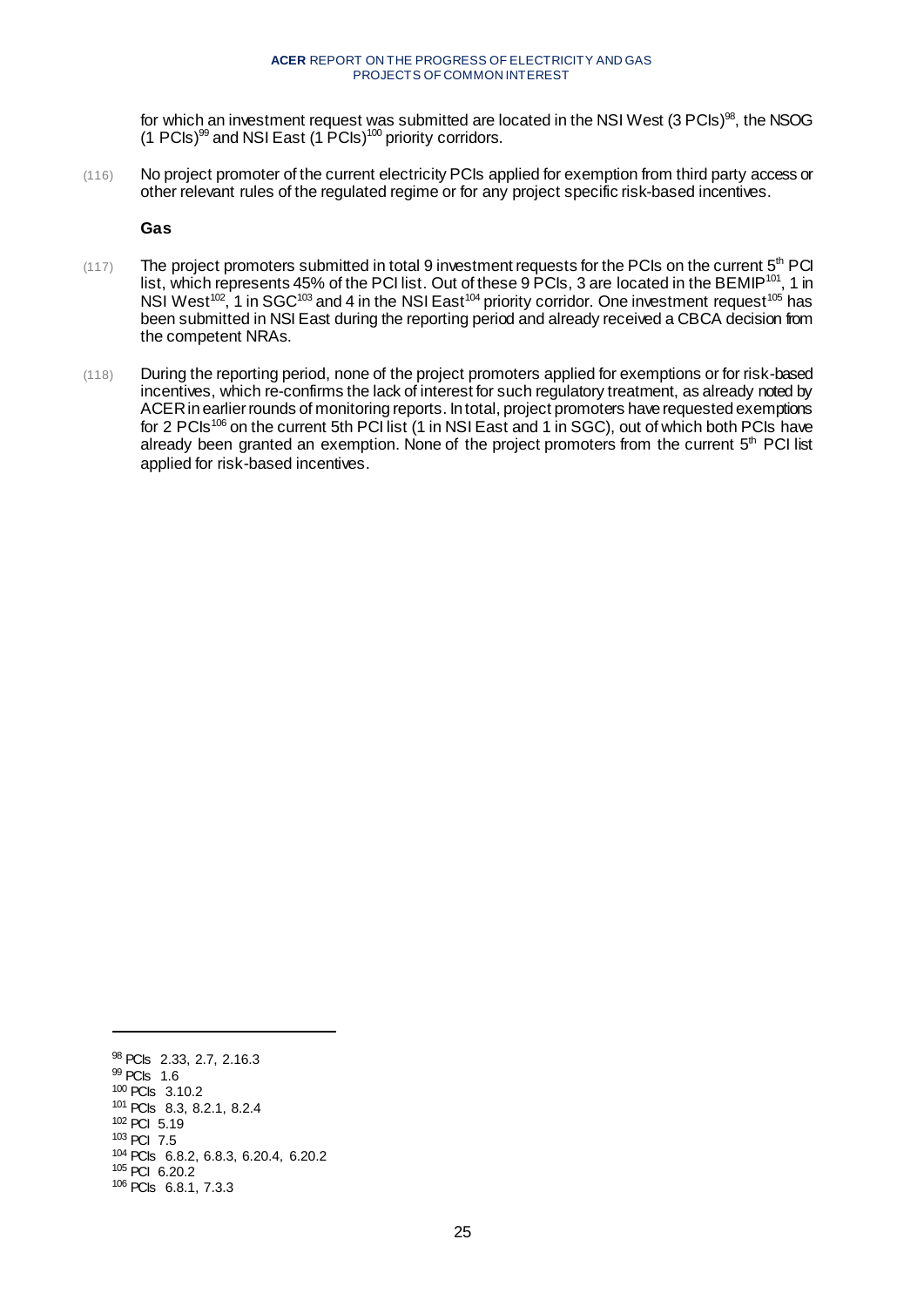# <span id="page-25-0"></span>Annex 1: Electricity PCIs

l

See separate pdf file distributed together with this Report, which contains a non-confidential version of some project specific information on electricity PCIs.<sup>107</sup> Link to <u>Annex 1</u>.

<sup>&</sup>lt;sup>107</sup> ACER will treat the confidentiality claims submitted by project promoters applying, by analogy, Article 27 of Decision No 19-2019 of the Administrative Board, laying dow n the rules of procedure of the Agency, available [here.](https://www.acer.europa.eu/en/The_agency/Organisation/Administrative_Board/Administrative%20Board%20Decision/Decision%20No%2019%20-%202019%20-%20Rules%20of%20Procedure%20of%20the%20Agency.pdf)